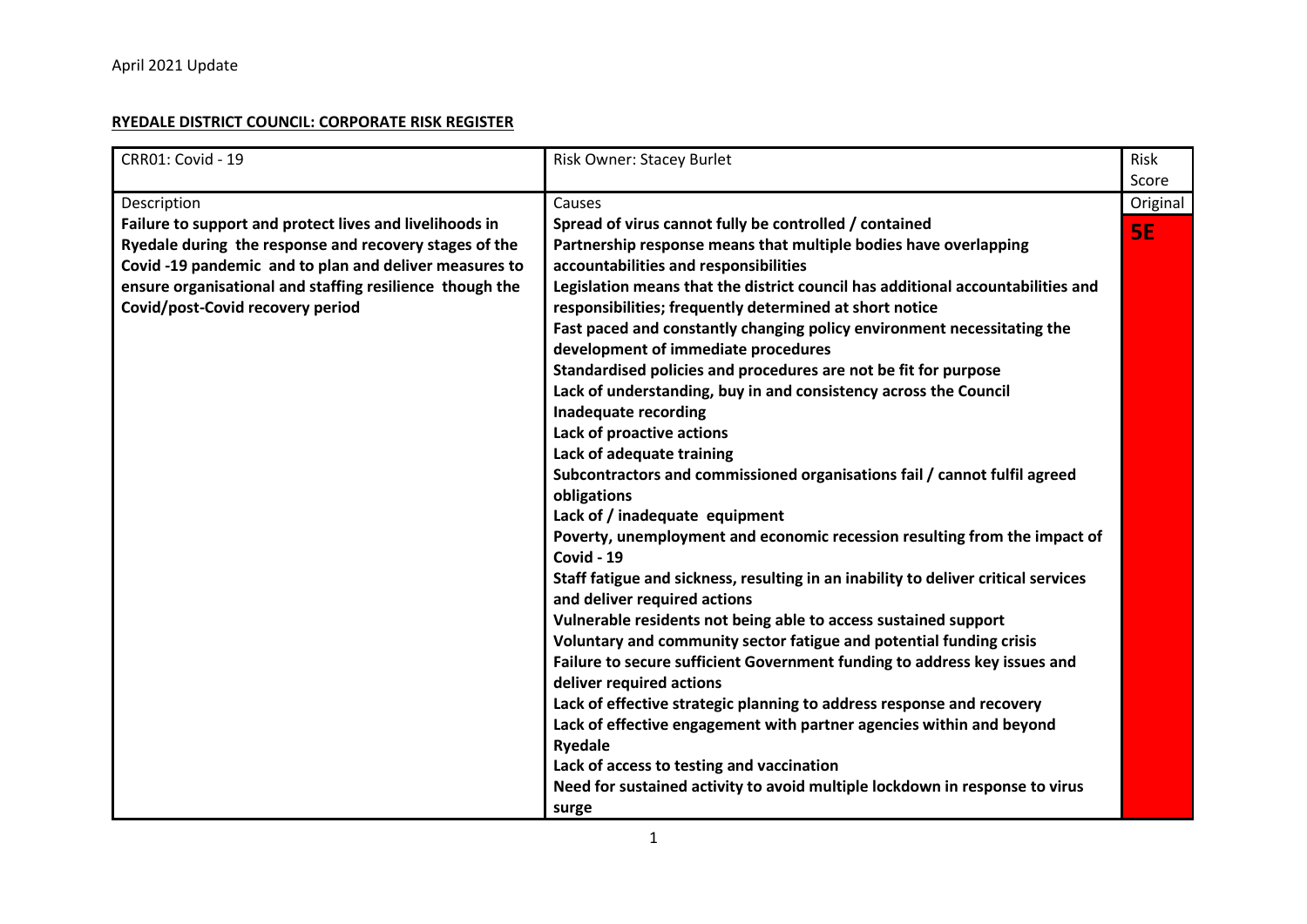| <b>CRR01: Covid - 19</b>                                                                                                                   |                           | Risk Owner: Stacey Burlet                                                                                                              |                                                                                                                                                                                    | Risk<br>Score |
|--------------------------------------------------------------------------------------------------------------------------------------------|---------------------------|----------------------------------------------------------------------------------------------------------------------------------------|------------------------------------------------------------------------------------------------------------------------------------------------------------------------------------|---------------|
|                                                                                                                                            |                           |                                                                                                                                        |                                                                                                                                                                                    |               |
| Consequences                                                                                                                               | <b>Proactive Controls</b> |                                                                                                                                        | <b>Reactive Controls</b>                                                                                                                                                           | Current       |
| Rate and spread of Covid-19 increases locally<br><b>Increased deaths</b>                                                                   | funding agencies          | Full engagement with district, regional and<br>national partners to support COVID response<br>and recovery, including Government and   | Additional control measures as identified<br>and put in place as required to ensure<br>COVID secure workplaces, service delivery<br>and to ensure that the district council's role | 3D            |
| Lack of test, trace, vaccination and<br>compliance capacity locally<br>Increased risk of and potential consequences                        |                           | Proactive engagement upon mutual aid<br>issues/biding or additional government<br>funding through regional working groups -            | in protecting lives and livelihoods is fully<br>acquitted in the community e.g. in town<br>centres to support the reopening of the<br>high street                                  |               |
| of local lockdown<br>Increased levels of poverty, unemployment,                                                                            |                           | including the Yorkshire and Humber<br><b>Assembly and York and North Yorkshire Local</b><br>Resilience Forum - SCG, TCG, public health | Daily scrutiny of data and intelligence to<br>determine any actions required                                                                                                       |               |
| business failure and homelessness across the<br>district                                                                                   |                           | Organisational workstreams with lead<br>officers - Economy; Community; Healthy                                                         | <b>Briefings and communications for Elected</b>                                                                                                                                    |               |
| Failure to plan for and deliver a strong post-<br><b>Covid recovery</b>                                                                    |                           | People, Healthy Council programme. - Each<br>enacts and plans for response and recovery.<br>Progress on actions are monitored and      | Members, Strategic Management Board,<br>and all staff                                                                                                                              |               |
| Failure to ensure that vulnerable people are<br>supported through and beyond the Covid<br>emergency                                        | reported.                 | Increased focus on staff welfare, well-being<br>and mental health including personal and                                               | Ongoing participation in district, regional<br>and national working groups, that are<br>coordinating response and recovery                                                         |               |
| Decline in community resilience and physical<br>and mental health of residents                                                             |                           | workplace based risk assessments; Pulse<br>survey, additional capacity sourced and<br>implemented (e.g. Customer Services              | Ongoing activity to ensure that strategic<br>plans reflect emerging policy direction<br><b>Update of Business Continuity Plans to take</b>                                         |               |
| Pressures resulting in reduced voluntary<br>and community sector capacity and<br>sustainability<br><b>Potential for community tensions</b> | assured activity.         | Advisors; COVID marshal); access to PPE;<br>weekly staff meetings with the CX; email and<br>intranet based communications; health      | into account of ongoing Covid/post-Covid<br>demands                                                                                                                                |               |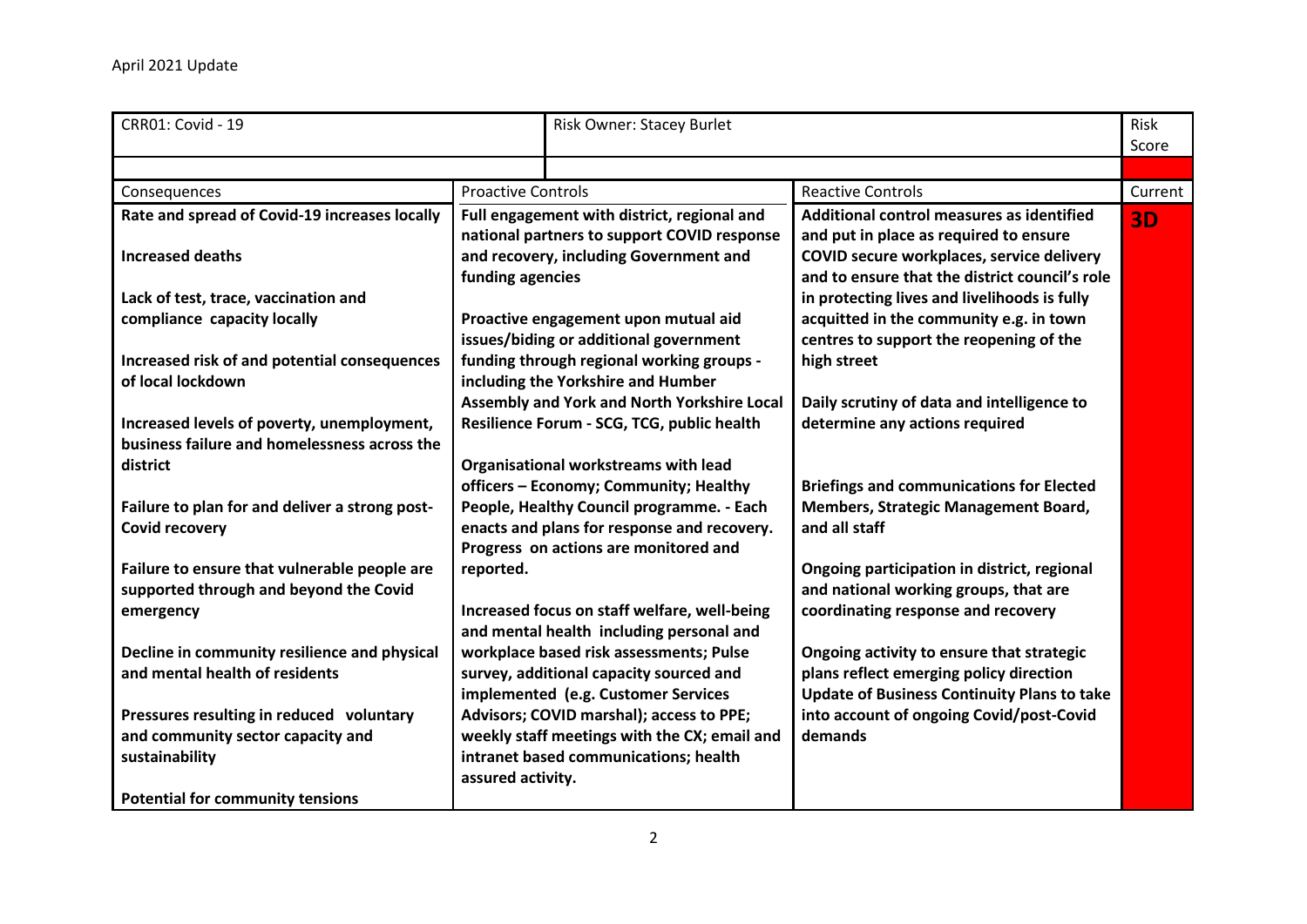| <b>CRR01: Covid - 19</b>                                                                                                                                                                                                             | <b>Risk Owner: Stacey Burlet</b>                                                                                                                                                                                                                                                                                                                                                                                                                                                                                                 | Risk<br>Score |
|--------------------------------------------------------------------------------------------------------------------------------------------------------------------------------------------------------------------------------------|----------------------------------------------------------------------------------------------------------------------------------------------------------------------------------------------------------------------------------------------------------------------------------------------------------------------------------------------------------------------------------------------------------------------------------------------------------------------------------------------------------------------------------|---------------|
| Failure to deliver key Council services and<br>performance reduction as a consequence of<br>increased demands on Council services from<br>customers and businesses<br>Adverse social and health consequences for                     | Additional support for the voluntary and<br>Regular performance monitoring, with<br>community sector including emergency<br>mitigating actions taken<br>grants; close coordination with the local<br><b>Community Support organisation;</b><br>Report on an ongoing basis to central<br>development and delivery of a<br><b>Government on Covid/post EU transition</b><br>community impacts<br>comprehensive Ryedale Covid Community<br>Connect partnership support programme and<br>post-Covid recovery plan; and participation |               |
| staff including increased<br>absence/productivity and decreased well-<br>being and mental health                                                                                                                                     | in regional and national partnerships to<br>identify and support the district's most<br>vulnerable residents                                                                                                                                                                                                                                                                                                                                                                                                                     |               |
| Reputational risks - to the Council and to the<br>wider district resulting in a loss of public<br>confidence                                                                                                                         | <b>Finance tracker and MHCLG returns are</b><br>maintained to assess the financial impact of<br>Covid-19 mitigation. This is complemented<br>by proactive lobbying to ensure that the                                                                                                                                                                                                                                                                                                                                            |               |
| Breach of obligations relating to legislation<br>e.g. civil contingency, health and safety, data<br>protection, with the risk of claims,<br>prosecution and financial penalties for the<br>organisation and prosecution and personal | maximum amount of Government funding is<br>secured and appropriate resources are in<br>place. 2021/22 MTFS includes budgeting to<br>October 2022 via use of Council reserves.                                                                                                                                                                                                                                                                                                                                                    |               |
| liability of senior officers (HSE)<br>Loss of revenue to the council and use of<br>reserves to offset the financial consequences                                                                                                     | Development and delivery of a<br>comprehensive Ryedale post-Covid economic<br>recovery plan                                                                                                                                                                                                                                                                                                                                                                                                                                      |               |
| of Covid -19                                                                                                                                                                                                                         | Vaccinations and testing access for staff,<br>communities and businesses has been<br>facilitated.                                                                                                                                                                                                                                                                                                                                                                                                                                |               |
|                                                                                                                                                                                                                                      | Proactive advice and guidance is provided to<br>businesses to support survival and the<br>recovery of key sectors of the economy                                                                                                                                                                                                                                                                                                                                                                                                 |               |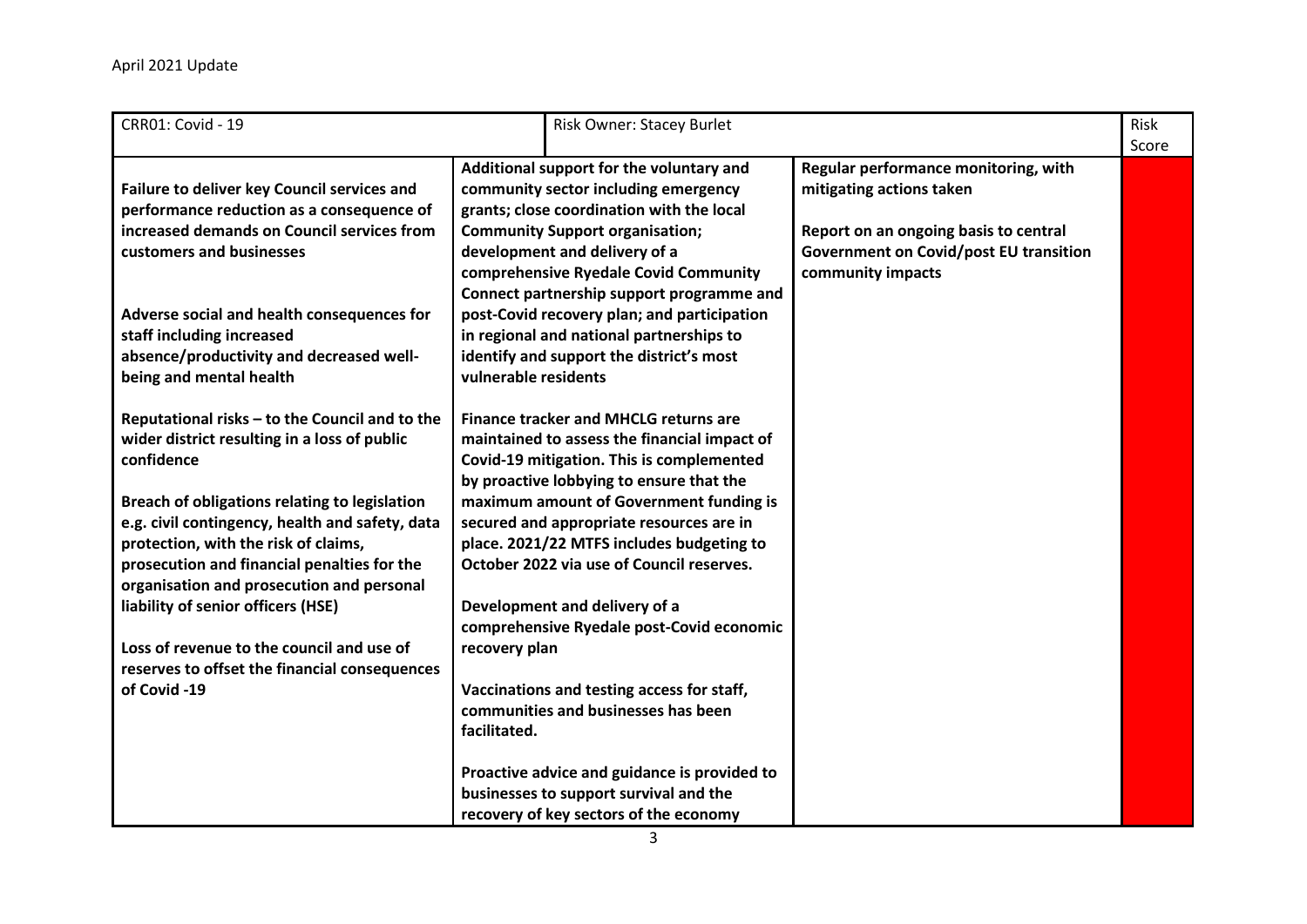| <b>CRR01: Covid - 19</b>                                                                                                                                                                                                                                                                                                                                                                                                                                                                                                                                                                                                                                                                                                                                                                                                                                                                                                                                                                           | Risk Owner: Stacey Burlet                                                                                                                                                                                                                                                                                                                                                                 |  | Risk<br>Score  |
|----------------------------------------------------------------------------------------------------------------------------------------------------------------------------------------------------------------------------------------------------------------------------------------------------------------------------------------------------------------------------------------------------------------------------------------------------------------------------------------------------------------------------------------------------------------------------------------------------------------------------------------------------------------------------------------------------------------------------------------------------------------------------------------------------------------------------------------------------------------------------------------------------------------------------------------------------------------------------------------------------|-------------------------------------------------------------------------------------------------------------------------------------------------------------------------------------------------------------------------------------------------------------------------------------------------------------------------------------------------------------------------------------------|--|----------------|
|                                                                                                                                                                                                                                                                                                                                                                                                                                                                                                                                                                                                                                                                                                                                                                                                                                                                                                                                                                                                    | Virtual meetings are facilitated in accordance<br>with virus prevalence to mitigate the need<br>for the next predicted surge in Autumn 2021                                                                                                                                                                                                                                               |  |                |
| <b>Mitigating Actions</b>                                                                                                                                                                                                                                                                                                                                                                                                                                                                                                                                                                                                                                                                                                                                                                                                                                                                                                                                                                          |                                                                                                                                                                                                                                                                                                                                                                                           |  | Target         |
| Targeted interventions are being undertaken where required by officers                                                                                                                                                                                                                                                                                                                                                                                                                                                                                                                                                                                                                                                                                                                                                                                                                                                                                                                             |                                                                                                                                                                                                                                                                                                                                                                                           |  | 3 <sub>C</sub> |
| Increased staffing capacity in stress / high volume areas - e.g. Customer Service Advisors, Waste Operatives, Environmental Health,<br><b>Revenues and Benefits</b><br>Proactive monitoring of staff and community contraction rates<br>COVID - 19 actions are proactively and reactively addressed as required following guidance and, on occasions, instruction for Government<br>and the Director of Public Health, as well from strategic command arrangements that require response from the Local Resilience Forum.<br>Work with businesses, partner agencies, community support organisations and Government to ensure that funding is maximised, support is<br>in place and plans are delivered to support communities through Covid, through the post Covid/post-EU transition periods. This includes<br>community support/recovery initiatives.<br>Continual delivery of effective communications for businesses/Ryedale residents upon the implications of the end of the EU transition |                                                                                                                                                                                                                                                                                                                                                                                           |  |                |
| period/required actions<br>and support are in place                                                                                                                                                                                                                                                                                                                                                                                                                                                                                                                                                                                                                                                                                                                                                                                                                                                                                                                                                | Increased investment in resources is required to support ongoing good staff mental and physical health and well-being; including<br>continuing to ensure that key messages/information on support for staff is publicised internally<br>Ensure provision of appropriate PPE for staff for specific activities such as facilitating elections and that appropriate home working facilities |  |                |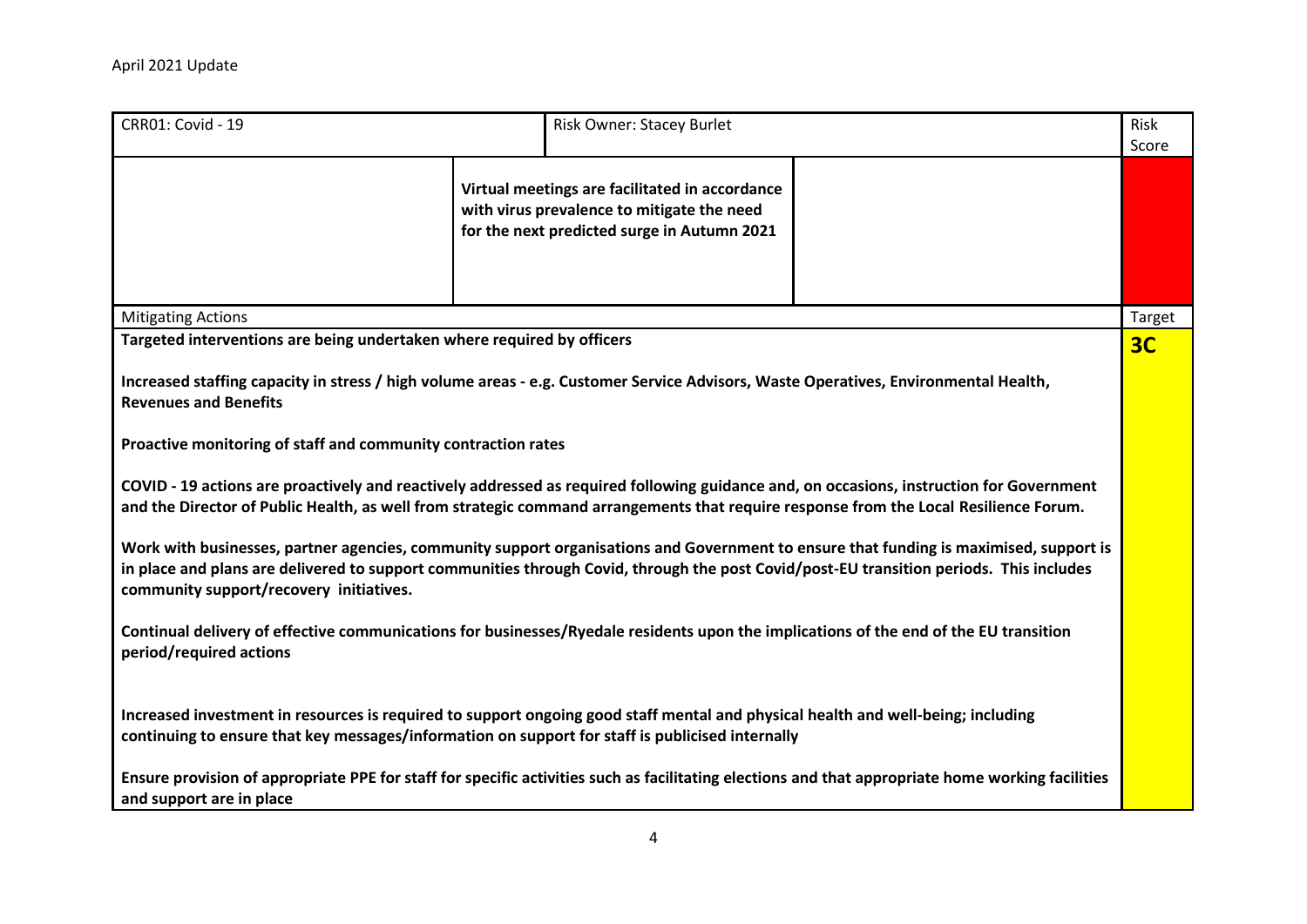|                                                                                                                                            |                                                                                                                                                | Risk<br>Score |
|--------------------------------------------------------------------------------------------------------------------------------------------|------------------------------------------------------------------------------------------------------------------------------------------------|---------------|
| Ensure staff resilience/appropriate resourcing in the event of concurrent incidents (eg. winter flooding)<br>at RDC facilities takes place | Put in place appropriate plans to ensure health and safety in all council premises for staff and visitors, including when office based working |               |

| <b>CRR02: Health and Safety</b>                                                                                                                                                                     |                                                     | Risk Owner: Louise Wood                                                                                                                                                                                                                                                                                                                                                                                     |                                                                                                                                               | <b>Risk</b><br>Score  |
|-----------------------------------------------------------------------------------------------------------------------------------------------------------------------------------------------------|-----------------------------------------------------|-------------------------------------------------------------------------------------------------------------------------------------------------------------------------------------------------------------------------------------------------------------------------------------------------------------------------------------------------------------------------------------------------------------|-----------------------------------------------------------------------------------------------------------------------------------------------|-----------------------|
| Description<br>Failure to comply with and embed health and safety<br>policy and procedures in the council                                                                                           |                                                     | Causes<br>Policies and procedures outdated or not fit-for-purpose<br>Lack of understanding, buy in and consistency across the Council<br>Inadequate recording<br>Lack of proactive actions<br><b>Weak action planning</b><br>Lack of support capacity<br>Lack of adequate training<br>Subcontractors and commissioned organisations<br>Lack of /inadequate equipment<br>Public health incidents / pandemics |                                                                                                                                               | Original<br><b>SE</b> |
| Consequences<br>Resulting in injuries, fatalities, claims<br><b>Reputational damage</b><br>Impact on service delivery<br><b>Risk of prosecution and financial penalties</b><br>for the organisation | <b>Proactive Controls</b><br><b>Wellbeing Group</b> | <b>Health and safety policy</b><br><b>Health and Safety Action Plan</b><br>Quarterly Corporate Health, Safety and<br>Mandatory training (SMB monitored) and<br>service-specific training                                                                                                                                                                                                                    | <b>Reactive Controls</b><br><b>Accident reporting procedure</b><br>Annual health and safety report<br>Daily COVID-secure workplace monitoring | Current<br>3C         |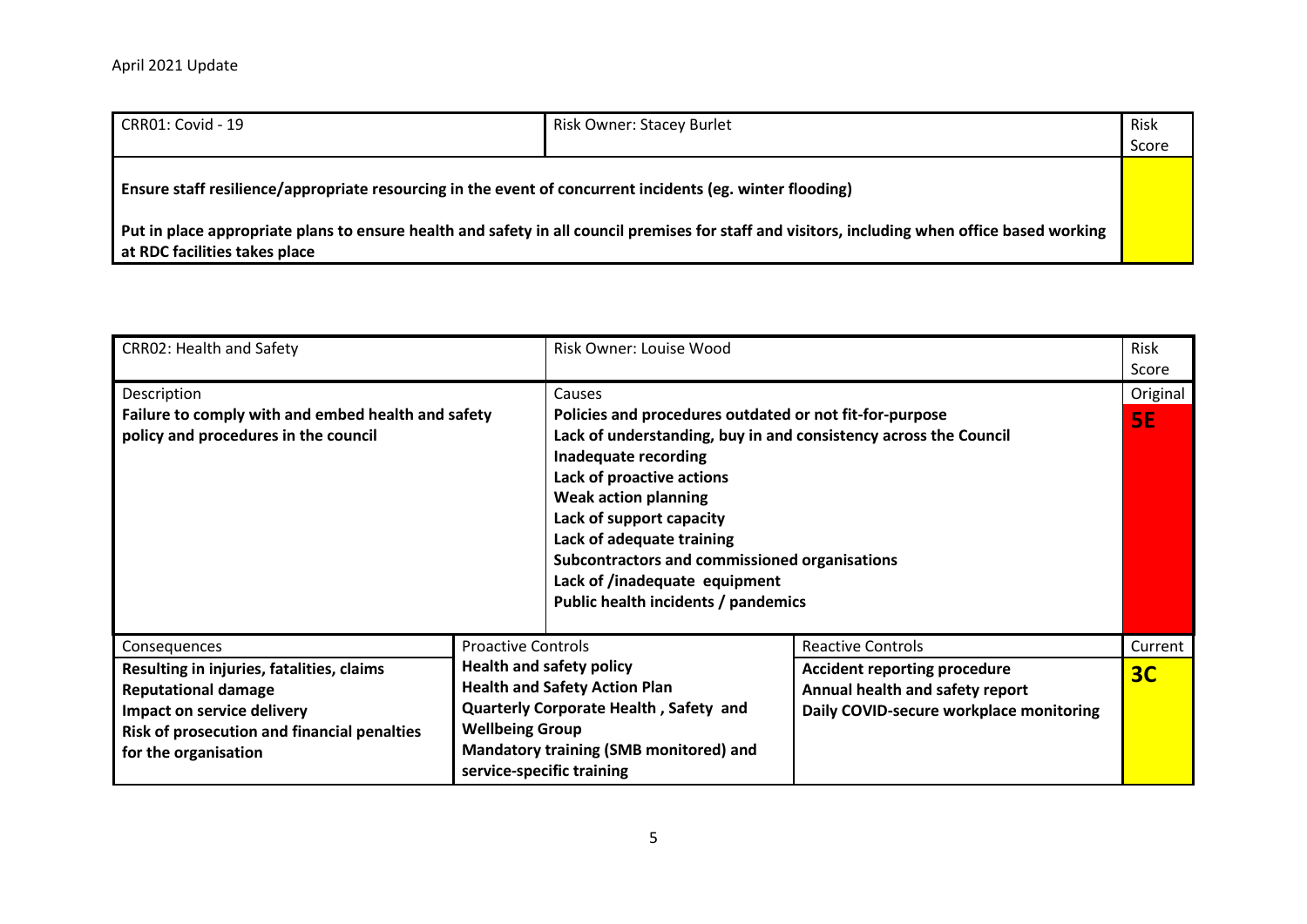| <b>CRRO2: Health and Safety</b>                                                                                                                                                                                                                                                                                                                                                                                                                                                                                                                                                                                                                                                                               | Risk Owner: Louise Wood                                                                                                                                                                 | Risk<br>Score |
|---------------------------------------------------------------------------------------------------------------------------------------------------------------------------------------------------------------------------------------------------------------------------------------------------------------------------------------------------------------------------------------------------------------------------------------------------------------------------------------------------------------------------------------------------------------------------------------------------------------------------------------------------------------------------------------------------------------|-----------------------------------------------------------------------------------------------------------------------------------------------------------------------------------------|---------------|
| Prosecution and personal liability of senior<br>officers and consequences for Leader/Dep<br><b>Leader</b><br>Lack of containment of public health<br>emergencies                                                                                                                                                                                                                                                                                                                                                                                                                                                                                                                                              | Covid -19 risk assessment and controls in<br>place with regards to service delivery,<br>employee welfare and democratic meetings<br>Democratic meetings policy and risk-<br>assessments |               |
| <b>Mitigating Actions</b>                                                                                                                                                                                                                                                                                                                                                                                                                                                                                                                                                                                                                                                                                     |                                                                                                                                                                                         | Target        |
| All staff required to confirm understanding of policy on annual basis<br>Delivery of action plan monitored on quarterly basis<br>Provision of specialist health and safety advice to provide up-to-date guidance and lead progression on health and safety activity<br>Communications rolled out across staffing and employee groups and on intranet<br>Fortnightly meetings with UNISON and service managers on COVID-secure workplace<br>Targeted intervention programme in place in Waste and Environmental Services using additional capacity<br>Ongoing health and Safety audit of facilities<br>Implementation of COVID guidance/instruction from government, public health and Local Resilience Forum. |                                                                                                                                                                                         | 2B            |

| <b>CRR03: Staffing Resilience and Capacity</b>                                       | Risk Owner: Haroon Rashid                                                                                                                                                | Risk      |
|--------------------------------------------------------------------------------------|--------------------------------------------------------------------------------------------------------------------------------------------------------------------------|-----------|
|                                                                                      |                                                                                                                                                                          | Score     |
| Description                                                                          | Causes                                                                                                                                                                   | Original  |
| Lack of resilience or capacity to achieve strategic and/or<br>operational objectives | Lack of staffing resource to support delivery against strategic and operational<br>objectives<br>Lack of staff development to support succession planning, retention and | <b>5D</b> |
|                                                                                      | successful delivery<br>Inadequate budget to fund an appropriate staffing structure<br>Poor reputation as an employer                                                     |           |
|                                                                                      | Failure to recruit, particularly in specialist areas where the market is highly<br>competitive<br>Lack of or inadequate workforce strategy                               |           |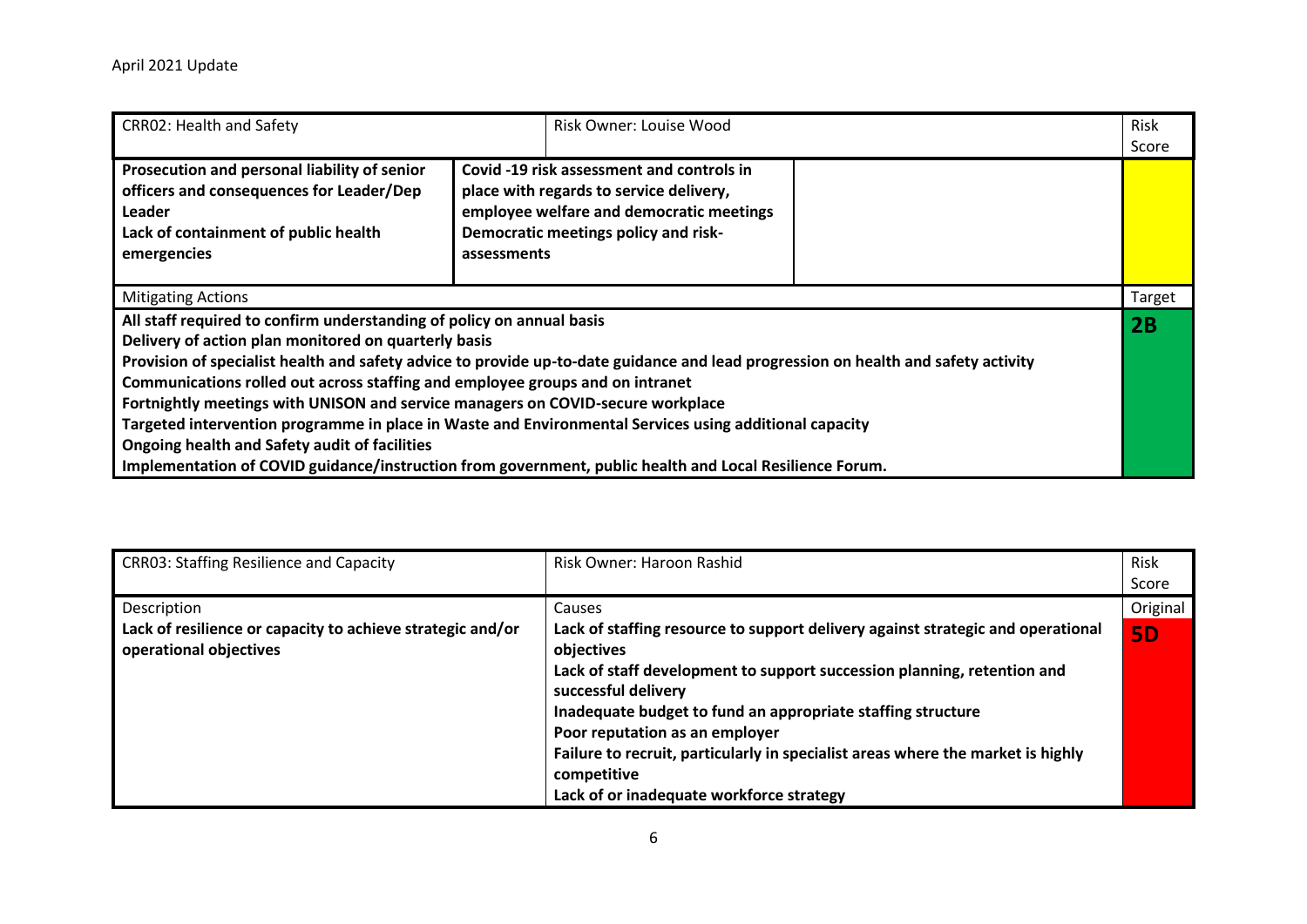| <b>CRR03: Staffing Resilience and Capacity</b>                                                                                                                                                                                                                                                                                                                                                                                                                                                                                                                                                                                                                                                                                                                                                                                                                            | Risk Owner: Haroon Rashid                                                                                                                                                                                                                                                                                                                                                                                                                                                                                                                                                                                                                                                                                                                                                                                                                                                                                                                               |                                                                                                                                                                                                                                                                                                                                                                                                                                                                                                                                                                                                                                                                                                                                                                                                                                                          | Risk<br>Score             |
|---------------------------------------------------------------------------------------------------------------------------------------------------------------------------------------------------------------------------------------------------------------------------------------------------------------------------------------------------------------------------------------------------------------------------------------------------------------------------------------------------------------------------------------------------------------------------------------------------------------------------------------------------------------------------------------------------------------------------------------------------------------------------------------------------------------------------------------------------------------------------|---------------------------------------------------------------------------------------------------------------------------------------------------------------------------------------------------------------------------------------------------------------------------------------------------------------------------------------------------------------------------------------------------------------------------------------------------------------------------------------------------------------------------------------------------------------------------------------------------------------------------------------------------------------------------------------------------------------------------------------------------------------------------------------------------------------------------------------------------------------------------------------------------------------------------------------------------------|----------------------------------------------------------------------------------------------------------------------------------------------------------------------------------------------------------------------------------------------------------------------------------------------------------------------------------------------------------------------------------------------------------------------------------------------------------------------------------------------------------------------------------------------------------------------------------------------------------------------------------------------------------------------------------------------------------------------------------------------------------------------------------------------------------------------------------------------------------|---------------------------|
|                                                                                                                                                                                                                                                                                                                                                                                                                                                                                                                                                                                                                                                                                                                                                                                                                                                                           | Covid-19 pandemic                                                                                                                                                                                                                                                                                                                                                                                                                                                                                                                                                                                                                                                                                                                                                                                                                                                                                                                                       | Unprecedented circumstances requiring the reallocation of resources to meet<br>urgent, reactive need e.g. COVID outbreak, natural emergency, BREXIT<br>Failure to plan for any staff/organisational impacts from the EU exit                                                                                                                                                                                                                                                                                                                                                                                                                                                                                                                                                                                                                             |                           |
| Consequences<br><b>Customer and local resident detriment</b><br><b>Service failure</b><br>Special measures if statutory or legislative<br>expectations are unmet<br>Poor customer satisfaction, leading to<br>complaints and requests for compensation<br>Low staff morale<br>Poor productivity among staff<br><b>Increasing sickness levels</b><br><b>Higher staff turnover</b><br><b>LGO decisions</b><br>Damage to reputation<br><b>Staff wellbeing suffers</b><br>Legal action<br><b>Financial penalties</b><br>Failure to meet legislative requirements,<br>election and electoral register<br>responsibilities<br>Increasing levels of sickness absence as a<br>result of COVID-19 contraction rates<br>Inability to meet increased service demand<br>as a consequence of additional<br>accountabilities and increased service<br>demand brought about by COVID -19 | <b>Proactive Controls</b><br>Refreshed approach to recruitment and<br>resourcing to address current 'gaps' in<br>establishment.<br>Learning Zone access for all employees.<br>Job evaluation process in place.<br>Financial monitoring and reporting -<br>including a new approach to budget strategy<br>development and oversight.<br>Regular CX, SMB, manager & staff<br>communication and engagement sessions<br>taking place to ensure that the pulse of the<br>organisation is taken and responded to.<br>Graduate trainees programme in place.<br>HR/OD service ensures that organisational<br>development and the employee journey is<br>increasingly focused upon.<br><b>Elections Risk Register.</b><br>All staff complete mandatory training<br>requirements, with accelerated levels for<br>managers.<br>Shared service arrangements in place to<br>support organisational resilience where this<br>represents best value and ensures that a | <b>Reactive Controls</b><br><b>Outsourcing to specialist agencies where</b><br>there is a need to ensure that statutory,<br>legislative or important service need is met<br>e.g. legal advice, dog breeder accreditation<br>Re-prioritisation of service delivery<br>Turn the service off if practical - this course<br>of action has been taken when extreme<br>staff shortages have occurred (e.g. street<br>sweeping so that bin collections occurred)<br>Overtime - exceptional and by agreement.<br><b>Service Risk Registers incorporate</b><br>mitigations for resilience and capacity risks<br>Historical bullying allegations relating to<br>staff and have reported back to members;<br>zero tolerance actions rolled out<br>Additional control measures as identified /<br>required to ensure COVID secure<br>workplaces and service delivery | Current<br>3 <sub>C</sub> |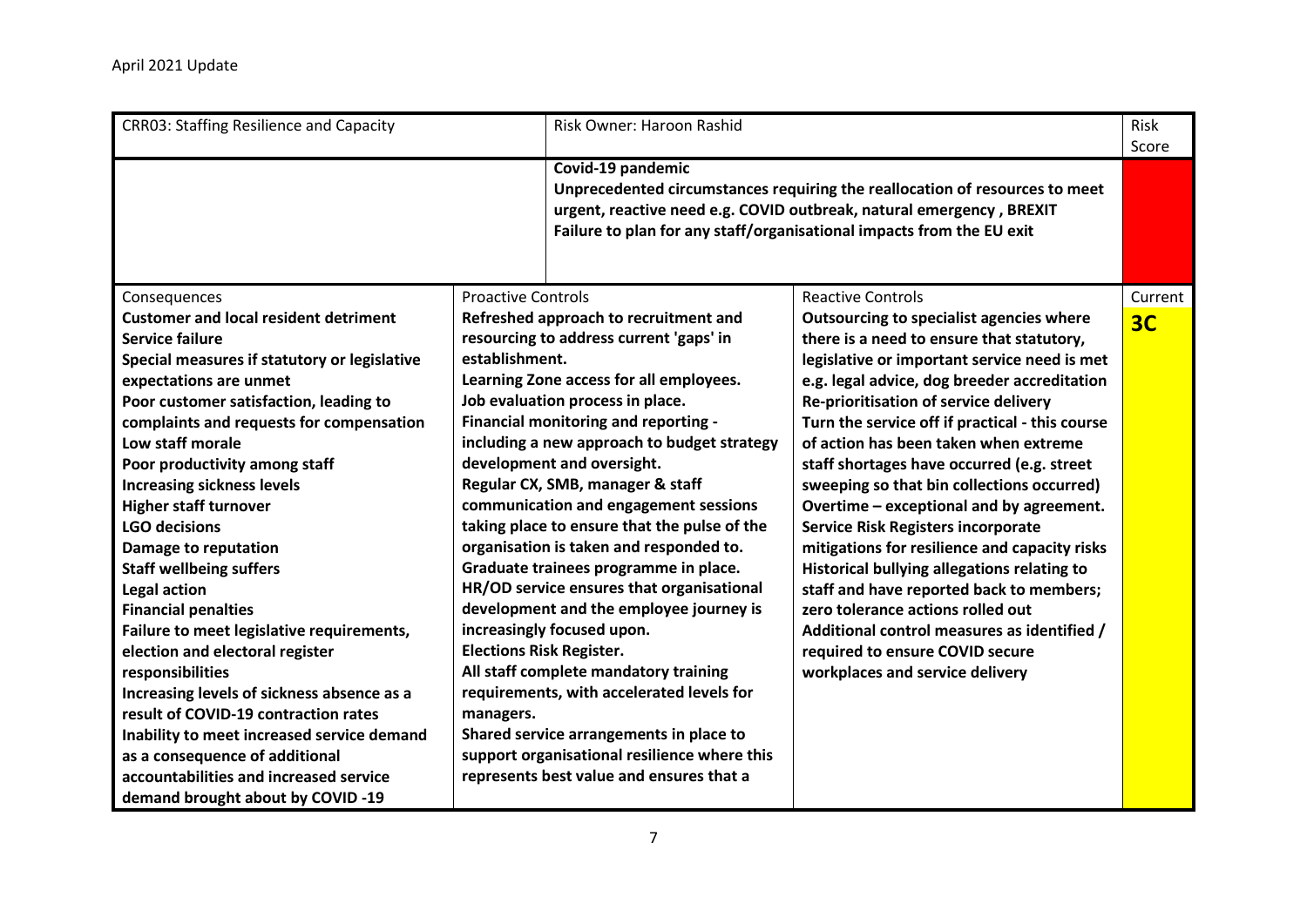| <b>CRR03: Staffing Resilience and Capacity</b> | Risk Owner: Haroon Rashid                                                                                                                                                                                                                                                                                                                                                                                                                                                                                                                                                                                                                                                                                                                                                                                                                                                                                                                                                                                                                                                                                                                                              | Risk<br>Score |
|------------------------------------------------|------------------------------------------------------------------------------------------------------------------------------------------------------------------------------------------------------------------------------------------------------------------------------------------------------------------------------------------------------------------------------------------------------------------------------------------------------------------------------------------------------------------------------------------------------------------------------------------------------------------------------------------------------------------------------------------------------------------------------------------------------------------------------------------------------------------------------------------------------------------------------------------------------------------------------------------------------------------------------------------------------------------------------------------------------------------------------------------------------------------------------------------------------------------------|---------------|
|                                                | focus can be maintained on both short and<br>longer term objectives.<br>Health checks completed in core areas of the<br>business to ensure organisation is fit for<br>purpose (IT, customer service, programmes<br>and projects, strategy and performance,<br>information governance, democratic<br>services, legal services), with increased<br>capacity investment following thereafter<br>People and Culture Plan developed and<br>rolled out with ongoing review of<br>effectiveness.<br><b>Organisational Development programme</b><br>initiated with manager & staff involvement<br>as appropriate.<br>New collective agreement and revised pay,<br>terms and conditions package implemented<br>for Grade 10 and below directly employed by<br>the organisation.<br>Senior management appraisal process rolled<br>out.<br>Delivery of HR/OD actions in the corporate<br>delivery programme of the Council Plan.<br>Council Plan and corporate programme in<br>place to determine strategic objectives and<br>the delivery plan for achieving them<br>New partnership arrangement in place for<br>Procurement support.<br>Adoption of new policies and procedures |               |
|                                                | such as zero tolerance                                                                                                                                                                                                                                                                                                                                                                                                                                                                                                                                                                                                                                                                                                                                                                                                                                                                                                                                                                                                                                                                                                                                                 |               |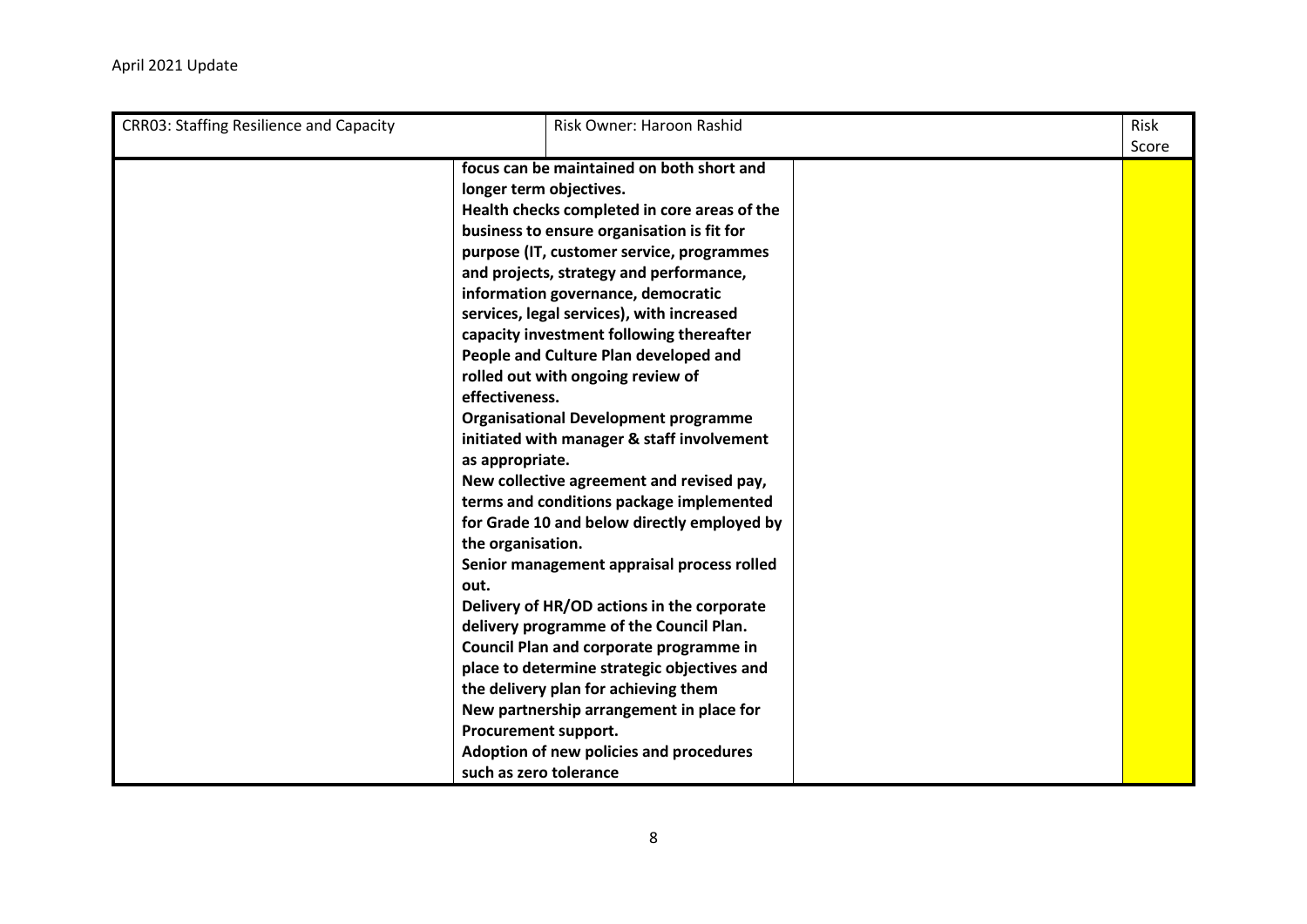| <b>CRR03: Staffing Resilience and Capacity</b>                                                                                                                                                                                                                                                        | Risk Owner: Haroon Rashid                                                                                                                                                |                                                                                                                                                                                                                                                                                 | Risk<br>Score |
|-------------------------------------------------------------------------------------------------------------------------------------------------------------------------------------------------------------------------------------------------------------------------------------------------------|--------------------------------------------------------------------------------------------------------------------------------------------------------------------------|---------------------------------------------------------------------------------------------------------------------------------------------------------------------------------------------------------------------------------------------------------------------------------|---------------|
|                                                                                                                                                                                                                                                                                                       | Budget strategy development, financial<br>monitoring and reporting includes a strong<br>focus on workforce related issues<br><b>Covid 19 procedures and arrangements</b> |                                                                                                                                                                                                                                                                                 |               |
| <b>Mitigating Actions</b>                                                                                                                                                                                                                                                                             |                                                                                                                                                                          |                                                                                                                                                                                                                                                                                 | Target        |
| Appraisal process Grades 10 and below has been refreshed and revised to ensure that there is a focus on issues such as performance<br>be rolled out from October 2020 onwards.<br>fulfil their responsibilities to employees.<br>Review of commissioned and third party arrangements and obligations. |                                                                                                                                                                          | against strategic and operational goals and a training, learning and development plan linked to professional and personal goals. This will<br>Training Needs analysis completed; new training and development programme in place for employees and so that managers support and | 2B            |
| New partnership arrangement in place for Legal support.<br>Rolling programme of review of policies and procedures underway to ensure they are fit for purpose.                                                                                                                                        |                                                                                                                                                                          |                                                                                                                                                                                                                                                                                 |               |
| Undertake review of Senior Manager structure to determine an appropriate operating model to drive forward quality and standards.                                                                                                                                                                      |                                                                                                                                                                          |                                                                                                                                                                                                                                                                                 |               |

| <b>CRR04: Strategic Planning and Leadership</b>                                                                                                                                                                                                                      | Risk Owner: Stacey Burlet                                                                                                                                                                                                                                                                                                                                                             | <b>Risk</b><br>Score |
|----------------------------------------------------------------------------------------------------------------------------------------------------------------------------------------------------------------------------------------------------------------------|---------------------------------------------------------------------------------------------------------------------------------------------------------------------------------------------------------------------------------------------------------------------------------------------------------------------------------------------------------------------------------------|----------------------|
| Description                                                                                                                                                                                                                                                          | Causes                                                                                                                                                                                                                                                                                                                                                                                | Original             |
| Failure to establish, review or deliver against strategic /<br>corporate priorities so that the long-term aspirations and<br>ambitions of Ryedale are achieved, resulting in sub-<br>optimal performance and/or failure to deliver the agreed<br><b>Council Plan</b> | Lack of and / or inadequate political direction<br>Misalignment of resources and priorities due to unrealistic / undefined targets<br>and objectives relating to timescales, capacity or remit<br>Capacity and skills of the workforce are lacking or inadequate to support the<br>delivery of targets<br>Lack of officer advice taken to inform Committee or Council decision-making | <b>5D</b>            |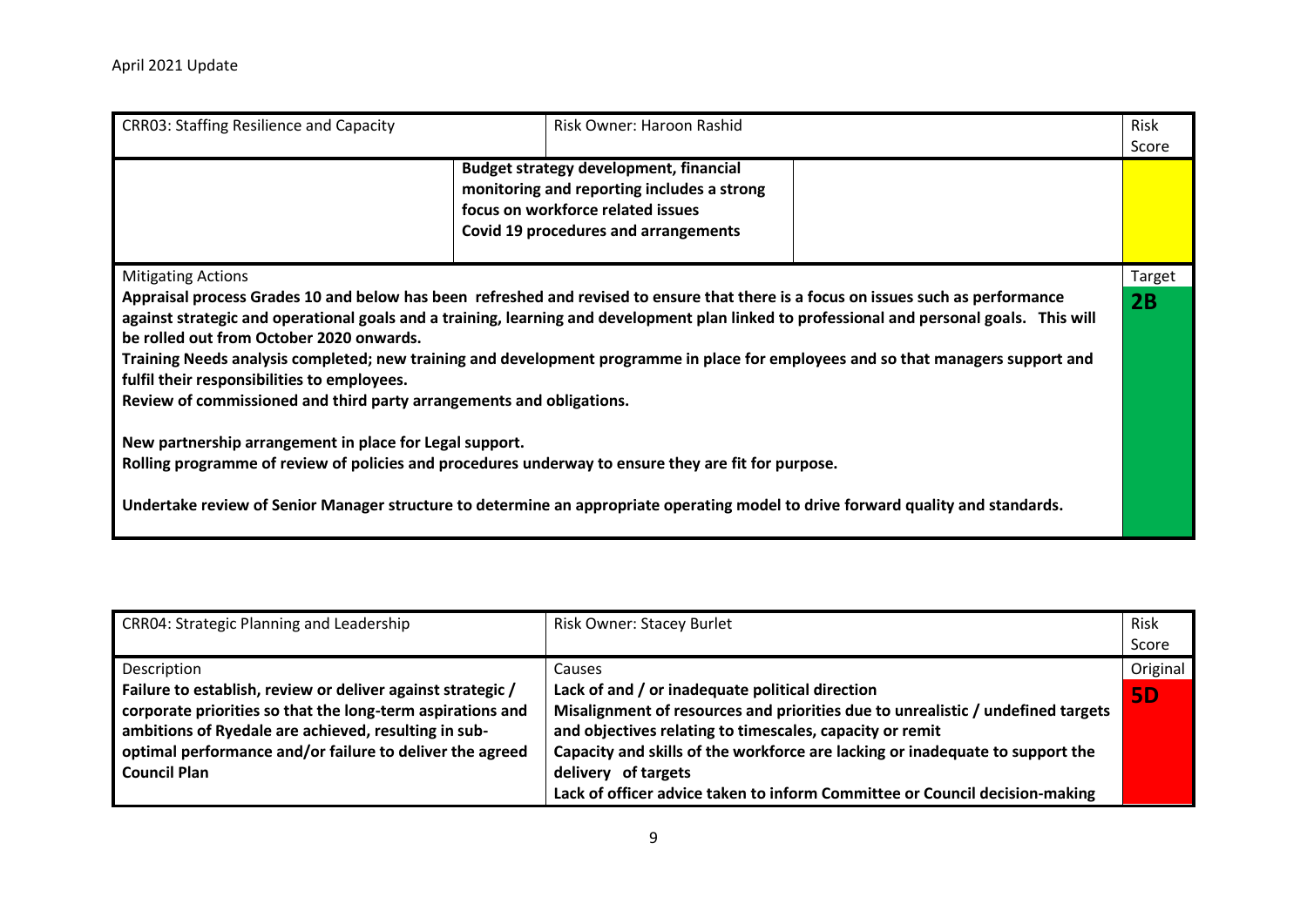| CRR04: Strategic Planning and Leadership                   |                                                                                | Risk Owner: Stacey Burlet                                                                                                                                                                                                                                                                   |                                                                                                                                                                                                                                                                                                                  | Risk<br>Score  |
|------------------------------------------------------------|--------------------------------------------------------------------------------|---------------------------------------------------------------------------------------------------------------------------------------------------------------------------------------------------------------------------------------------------------------------------------------------|------------------------------------------------------------------------------------------------------------------------------------------------------------------------------------------------------------------------------------------------------------------------------------------------------------------|----------------|
|                                                            |                                                                                | flooding<br><b>officers</b><br>Inability of staff to focus on core work areas due to capacity issues<br>Lack of clarity or confidence in strategic direction<br>Democratic and other decision-making processes ineffective<br>Poor elected member / officer relationships and/or boundaries | Unprecedented circumstances requiring the reallocation of resources to meet<br>urgent, reactive need e.g. COVID outbreak, natural emergency, EU exit,<br>Inadequate training and development programmes for member and senior<br>Significant national policy changes / direction e.g LGR, the future of planning |                |
| Consequences                                               | <b>Proactive Controls</b>                                                      |                                                                                                                                                                                                                                                                                             | <b>Reactive Controls</b>                                                                                                                                                                                                                                                                                         | Current        |
| <b>Lack of direction</b>                                   | programme in place                                                             | <b>Council Plan and associated delivery</b>                                                                                                                                                                                                                                                 | As an interim measure, existing<br>performance management indicators are                                                                                                                                                                                                                                         | 3 <sub>C</sub> |
| Lack of delivery progress                                  |                                                                                |                                                                                                                                                                                                                                                                                             | reviewed regularly at Committee<br>Red and amber performance ratings are                                                                                                                                                                                                                                         |                |
| Failure to achieve long term improvements                  |                                                                                | Officer guidance and advice on corporate and                                                                                                                                                                                                                                                | investigated and addressed where possible,                                                                                                                                                                                                                                                                       |                |
| for local residents and businesses                         |                                                                                | strategic matters provided via Committee<br>and Council reports; elected member                                                                                                                                                                                                             | with appropriate elected member scrutiny                                                                                                                                                                                                                                                                         |                |
| Resources not aligned to priorities/misuse of<br>resources | briefings etc.                                                                 |                                                                                                                                                                                                                                                                                             |                                                                                                                                                                                                                                                                                                                  |                |
| Loss of opportunities (e.g. financial - business<br>rates) | CEX communications, including weekly staff<br>meeting                          |                                                                                                                                                                                                                                                                                             |                                                                                                                                                                                                                                                                                                                  |                |
| Lack of accountability                                     | Regular updates to relevant Committees to<br>focus on key areas of development |                                                                                                                                                                                                                                                                                             |                                                                                                                                                                                                                                                                                                                  |                |
| Poor customer and stakeholder satisfaction                 |                                                                                |                                                                                                                                                                                                                                                                                             |                                                                                                                                                                                                                                                                                                                  |                |
|                                                            |                                                                                | MTFS in place to ensure appropriate levels of                                                                                                                                                                                                                                               |                                                                                                                                                                                                                                                                                                                  |                |
| Low staff morale and motivation                            |                                                                                | resourcing are in place to progress key                                                                                                                                                                                                                                                     |                                                                                                                                                                                                                                                                                                                  |                |
| Poor performance                                           |                                                                                | workstreams defined within the Council Plan                                                                                                                                                                                                                                                 |                                                                                                                                                                                                                                                                                                                  |                |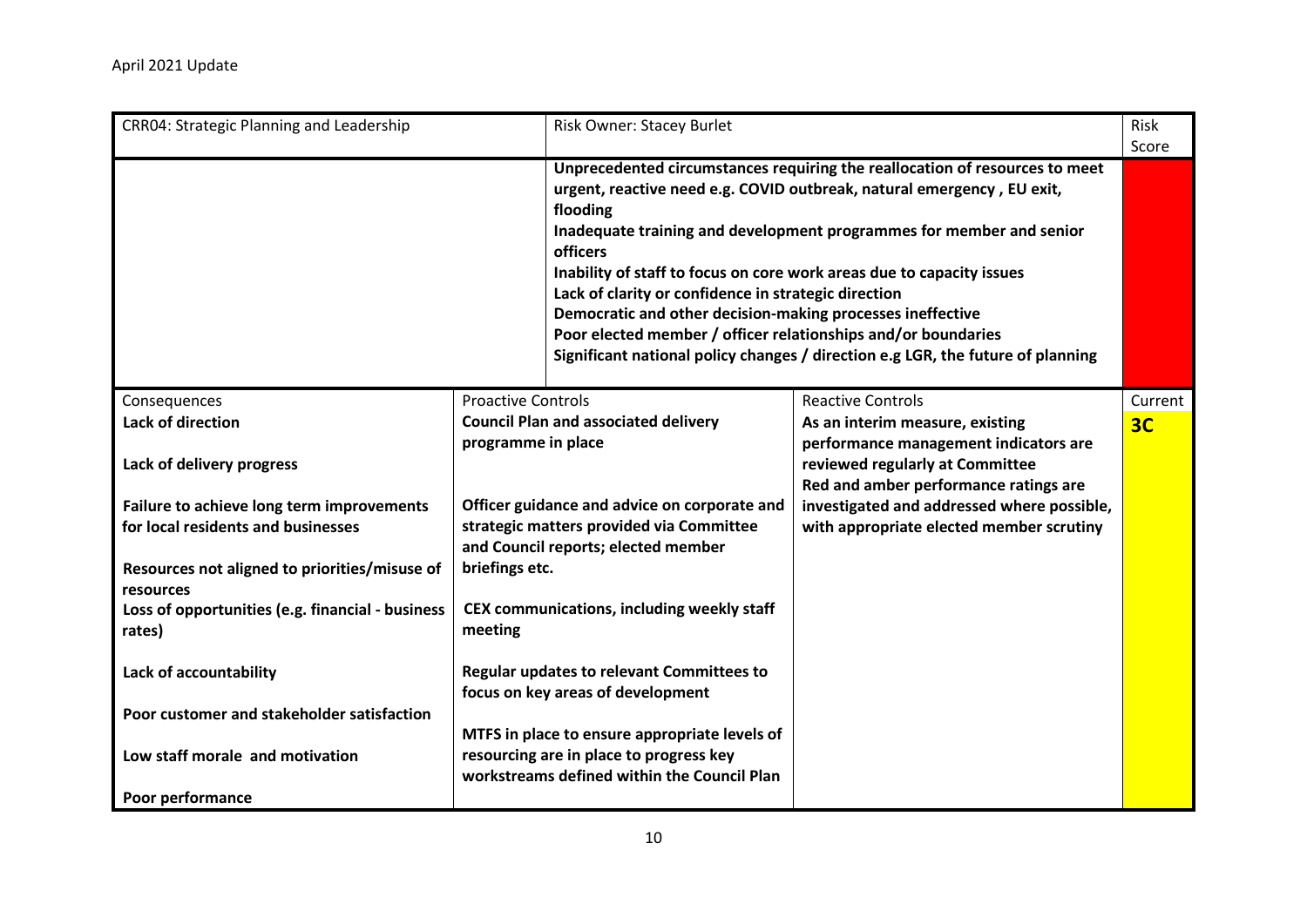| CRR04: Strategic Planning and Leadership                                                                                              | <b>Risk Owner: Stacey Burlet</b>                                                                                                                                                                                                                                                                                                                                                                                                                                                                                        | Risk<br>Score |
|---------------------------------------------------------------------------------------------------------------------------------------|-------------------------------------------------------------------------------------------------------------------------------------------------------------------------------------------------------------------------------------------------------------------------------------------------------------------------------------------------------------------------------------------------------------------------------------------------------------------------------------------------------------------------|---------------|
| Reputational damage / poor reputation<br>among stakeholders, communities and<br>partners<br>Poor officer/elected member relationships | <b>Proactive learning and development</b><br>programme for officers, with regular<br>monitoring in place<br>Learning and development programme for<br>elected members                                                                                                                                                                                                                                                                                                                                                   |               |
| <b>Mitigating Actions</b>                                                                                                             | A Council Plan was agreed by Council in September 2020. Now adopted, a new performance framework and corporate delivery programme<br>will be developed to support the tracking of key indicators, milestones and delivery outcomes for 2021/22. Development has been delayed<br>due to the need to prioritise COVID response and recovery. However, key workstreams continue to be progressed so the Council Plan<br>progresses. This includes affordable housing, enforcement activity, IT modernisation, car parking. | Target<br>1A  |

| <b>CRR05: Financial Management</b>                   |                           | Risk Owner: Anton Hodge                   |                                                                          | Risk<br>Score  |
|------------------------------------------------------|---------------------------|-------------------------------------------|--------------------------------------------------------------------------|----------------|
| Description                                          |                           | Causes                                    |                                                                          | Original       |
| Failure to have adequate financial management within |                           | Lack of data or poor system output        |                                                                          | <b>5E</b>      |
| the Council                                          |                           | <b>Finance staff capacity</b>             |                                                                          |                |
|                                                      |                           | Political/management perception           |                                                                          |                |
|                                                      |                           | Lack of informed decision making          |                                                                          |                |
|                                                      |                           | across the council                        | Lack of confidence, engagement, experience and awareness within managers |                |
| Consequences                                         | <b>Proactive Controls</b> |                                           | <b>Reactive Controls</b>                                                 | Current        |
| Over or underspend                                   |                           | <b>Budget monitoring and reporting</b>    | <b>Budget monitoring and reporting, including</b>                        | 3 <sub>C</sub> |
| Lack of investment                                   |                           | <b>Root and branch reviews</b>            | capital                                                                  |                |
| Damage to reputation                                 | <b>External support</b>   |                                           | <b>Continuous cycle of Root and branch</b>                               |                |
| <b>Qualified audits</b>                              |                           | <b>Financial Performance Reports</b>      | reviews                                                                  |                |
|                                                      |                           | <b>Budget Managers' access to Pentana</b> |                                                                          |                |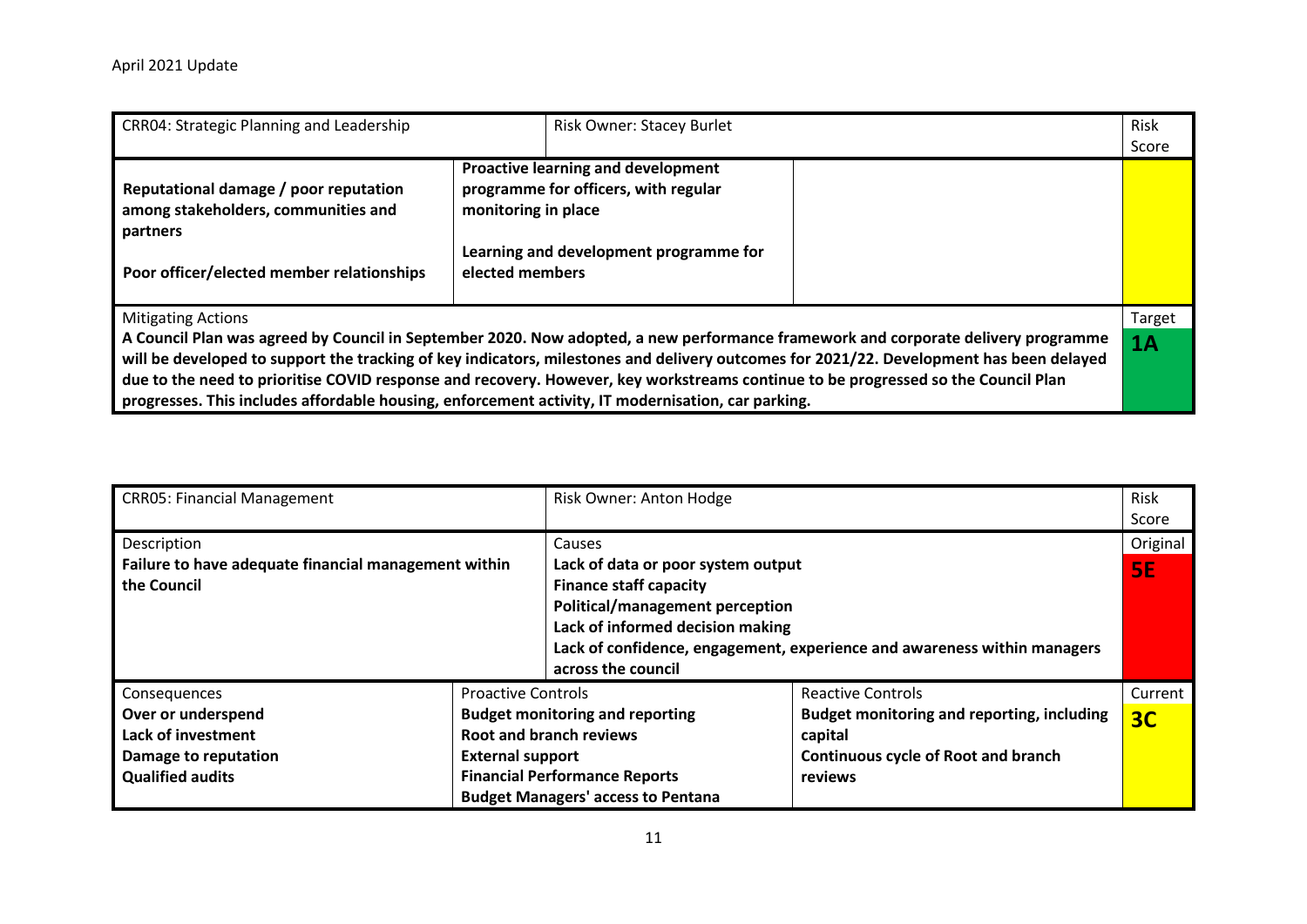| <b>CRR05: Financial Management</b>                                                                                                                                                                                                                                                                                                                                                  |                                                                                                                              | Risk Owner: Anton Hodge                                                                                                                                                                                                                                                                                                                                                                                                                                          |                                                                                                                                                                                                                                                                                                                                                                                                 | Risk<br>Score       |
|-------------------------------------------------------------------------------------------------------------------------------------------------------------------------------------------------------------------------------------------------------------------------------------------------------------------------------------------------------------------------------------|------------------------------------------------------------------------------------------------------------------------------|------------------------------------------------------------------------------------------------------------------------------------------------------------------------------------------------------------------------------------------------------------------------------------------------------------------------------------------------------------------------------------------------------------------------------------------------------------------|-------------------------------------------------------------------------------------------------------------------------------------------------------------------------------------------------------------------------------------------------------------------------------------------------------------------------------------------------------------------------------------------------|---------------------|
| Lack of awareness of resources, leading to<br>impact on performance (spending in 'wrong'<br>areas)<br><b>Possible external intervention</b><br>Weak long term planning                                                                                                                                                                                                              | <b>Financial Strategy</b><br><b>Capital Plan</b><br><b>Treasury management</b><br><b>Report to committees</b><br>performance | Review and update reports on financial<br>More member involvement and transparency<br>in Financial Strategy and Capital Plan<br>Review capacity of financial support<br>Focussed reviews on areas of budget<br>vulnerability, including overspends and<br>where savings are expected<br>Work with partners and other LAs to<br>determine medium term impact of Covid on<br>income streams and build into refreshed<br>Financial Strategy - ongoing piece of work | <b>Review of Audit arrangements to ensure</b><br>correct focus on areas of risk<br>Prioritisation of funding/use of reserves<br>Review of commissioned and third party<br>arrangements and obligations<br>In-year review to ascertain impact of Covid<br>and assess reliance on reserves to ensure a<br>balanced outturn for 2020-21<br><b>Additional External support where</b><br>appropriate |                     |
| <b>Mitigating Actions</b><br>Deliver training/agree expectations of role of budget managers<br>Use of Benchmarking - including financial and service performance<br>Review all financial procedures including contract procedures<br>Further work with service managers to ensure required savings are agreed and understood and production of "budget book" for senior<br>managers |                                                                                                                              |                                                                                                                                                                                                                                                                                                                                                                                                                                                                  |                                                                                                                                                                                                                                                                                                                                                                                                 | <b>Target</b><br>2B |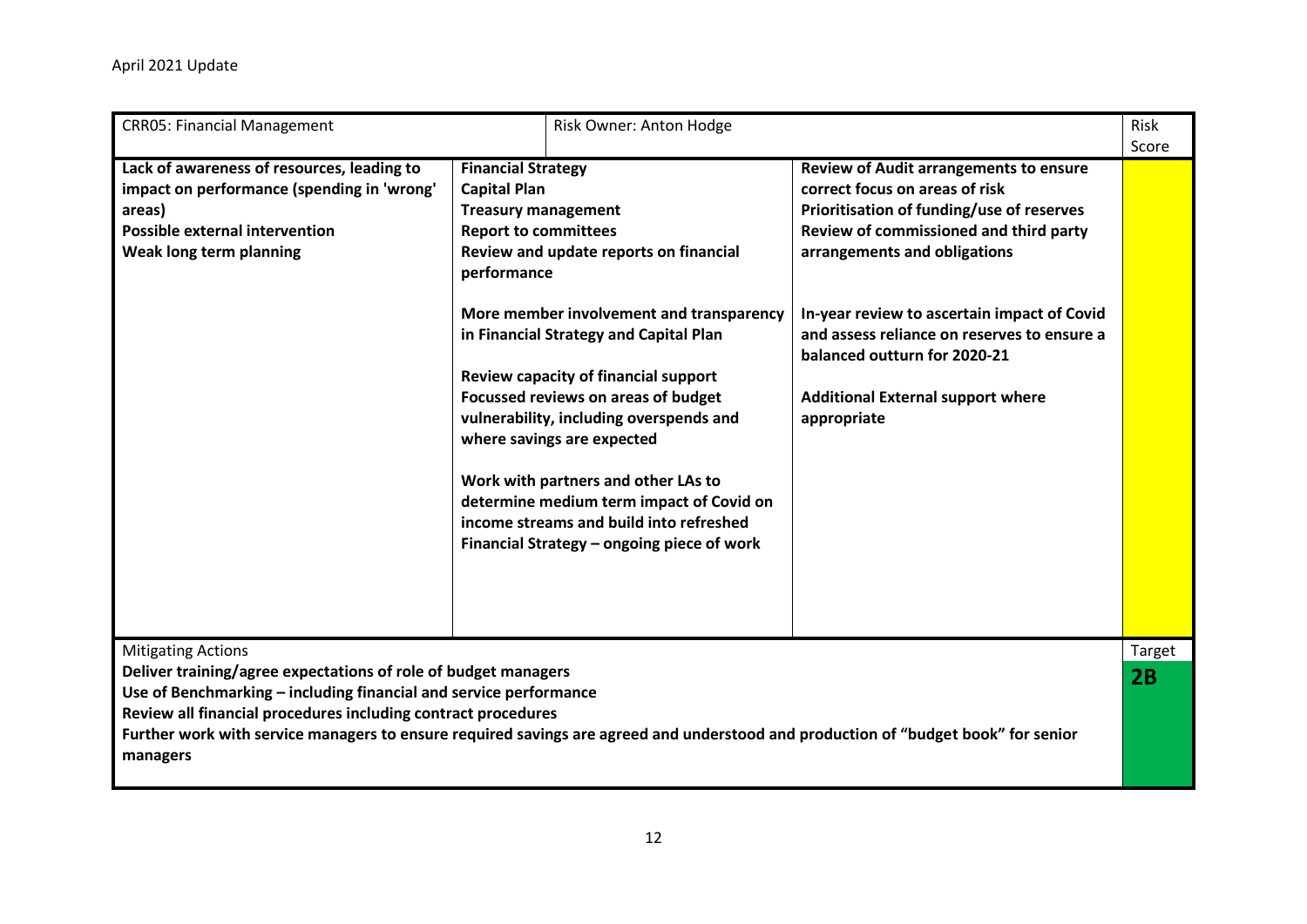| <b>CRR06: Information Governance</b>                                                                                      |                                               | Risk Owner: Louise Wood                            |                                                                      | Risk<br>Score  |
|---------------------------------------------------------------------------------------------------------------------------|-----------------------------------------------|----------------------------------------------------|----------------------------------------------------------------------|----------------|
| Description<br>Ineffective data governance arrangements lead to                                                           |                                               | Causes<br>Lack of staff and expertise              |                                                                      | Original       |
| unacceptable levels of unauthorised disclosure of                                                                         |                                               | Lack of staff development                          |                                                                      | <b>5E</b>      |
| personal and sensitive data, poor quality or delayed                                                                      |                                               | Governance not embedded in organisational culture  |                                                                      |                |
| responses to FOI requests, and inability to locate key data                                                               |                                               |                                                    | Information governance arrangements not in place for shared services |                |
| upon which the Council relies, resulting in loss of                                                                       |                                               | <b>Simple mistakes</b>                             |                                                                      |                |
| reputation and poor decision-making                                                                                       |                                               |                                                    |                                                                      |                |
| Consequences                                                                                                              | <b>Proactive Controls</b>                     |                                                    | <b>Reactive Controls</b>                                             | Current        |
| <b>Service user detriment</b>                                                                                             |                                               | Training, policies in place, regular CIGG          | Breach process in place,                                             | 3 <sub>C</sub> |
| <b>Service failure</b>                                                                                                    |                                               | meetings, access to expert advice,                 | FOI review process in place,                                         |                |
| <b>Special measures</b>                                                                                                   |                                               | monitoring systems and audits, information         | lessons learnt considered,                                           |                |
| Poor customer and/or staff satisfaction                                                                                   | asset register,                               |                                                    | <b>CIGG reviews</b>                                                  |                |
| <b>Staff turnover</b>                                                                                                     | DPIA template in place                        |                                                    |                                                                      |                |
| <b>ICO decisions</b>                                                                                                      |                                               | Continue to emphasise personal                     |                                                                      |                |
| <b>LGO decisions</b>                                                                                                      |                                               | responsibility of staff for all information and    |                                                                      |                |
| Damage to reputation                                                                                                      | consider disciplinary action against breaches |                                                    |                                                                      |                |
| <b>Staff wellbeing suffers</b>                                                                                            | <b>Continue to review information asset</b>   |                                                    |                                                                      |                |
| <b>Legal action</b>                                                                                                       | registers                                     |                                                    |                                                                      |                |
| <b>Financial penalties</b>                                                                                                |                                               | <b>Ensure individual data sharing arrangements</b> |                                                                      |                |
|                                                                                                                           |                                               | are completed for each activity                    |                                                                      |                |
|                                                                                                                           |                                               | <b>Ensure Data Protection risks are managed to</b> |                                                                      |                |
|                                                                                                                           | comply with GDPR                              |                                                    |                                                                      |                |
|                                                                                                                           |                                               | <b>Separate Information Governance Risk</b>        |                                                                      |                |
|                                                                                                                           | <b>Register</b>                               |                                                    |                                                                      |                |
|                                                                                                                           |                                               | Online mandatory training completed by             |                                                                      |                |
|                                                                                                                           |                                               | existing staff and by new starters as part of      |                                                                      |                |
|                                                                                                                           | induction                                     |                                                    |                                                                      |                |
| <b>Mitigating Actions</b>                                                                                                 |                                               |                                                    |                                                                      | Target         |
| Ensure individual data sharing arrangements are completed for each activity                                               |                                               |                                                    |                                                                      | 3 <sub>C</sub> |
| Ensure Data Protection risks are managed to comply with GDPR - specifically around contracts and other service agreements |                                               |                                                    |                                                                      |                |
| Continue communications to staff and continue regular training                                                            |                                               |                                                    |                                                                      |                |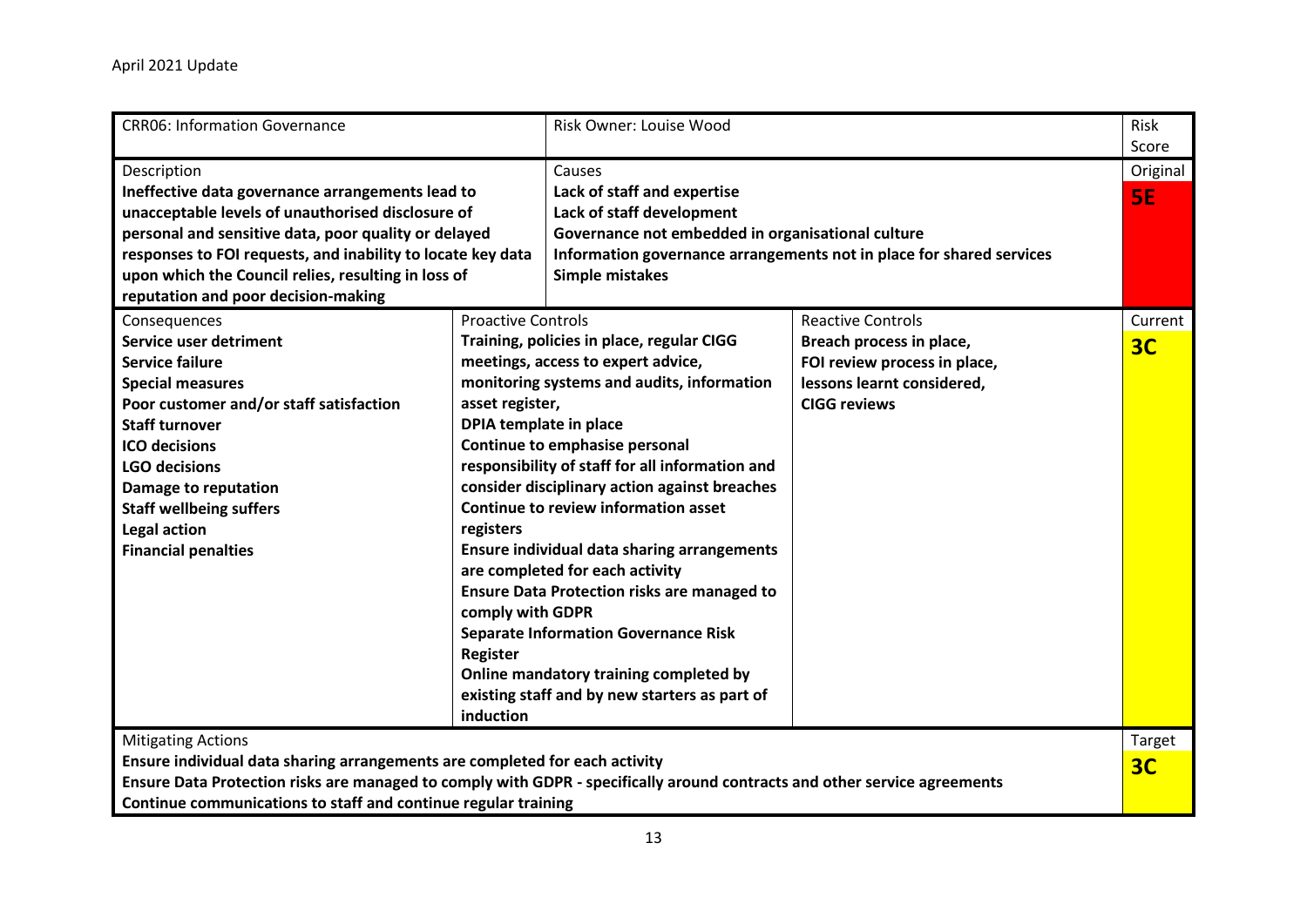| CRR07: ICT                                                                                                                                                                                                                                                                                                                                    |                                                               | <b>Risk Owner: Louise Wood</b>                                                                                                                                                                                                                                                                                                                                                                                                                                                         |                                                                                                                                                   | <b>Risk</b><br>Score  |
|-----------------------------------------------------------------------------------------------------------------------------------------------------------------------------------------------------------------------------------------------------------------------------------------------------------------------------------------------|---------------------------------------------------------------|----------------------------------------------------------------------------------------------------------------------------------------------------------------------------------------------------------------------------------------------------------------------------------------------------------------------------------------------------------------------------------------------------------------------------------------------------------------------------------------|---------------------------------------------------------------------------------------------------------------------------------------------------|-----------------------|
| Description<br>Ability to deliver public services is severely compromised<br>or reduced due to ICT failure                                                                                                                                                                                                                                    |                                                               | Causes<br>Outdated or inappropriate policies<br>Poor corporate controls over ICT system<br>Over-reliance on third party suppliers<br>Outdated, ineffective or ill-configured ICT infrastructure<br>Ill-configured or inadequate software<br><b>Limited internal capacity</b><br>Lack of adequate training in effective system use<br>Lack of/inadequate equipment<br>Inadequate disaster recovery planning<br>attack<br>Insufficient investment reduces ICT capacity and effectiveness | Inadequate contractual arrangements, and poor contract management<br>System security is compromised through inadequate security controls or cyber | Original<br><b>SE</b> |
| Consequences<br>Citizens do not receive a service or a poor<br>service<br>Services are unable to operate, or must<br>operate at a reduced level, for a protracted<br>period of time<br>Services are unable to operate efficiently<br>Data is lost or irretrievable<br><b>Organisation loses PSN connection</b><br><b>Systems are breached</b> | <b>Proactive Controls</b><br><b>Contract audit</b><br>budgets | PSN compliance healthcheck and certification<br>Disaster recovery plans<br>Centralization of IT decision-making and<br>IT policies and procedures                                                                                                                                                                                                                                                                                                                                      | <b>Reactive Controls</b><br>DR site available if required<br>Third party support                                                                  | Current<br>3C         |
| <b>Mitigating Actions</b>                                                                                                                                                                                                                                                                                                                     |                                                               |                                                                                                                                                                                                                                                                                                                                                                                                                                                                                        |                                                                                                                                                   | Target                |
| <b>External service review and reporting</b><br>Annual third party healthcheck and implementation of actions<br>Maintenance of software and systems within service support dates<br>Ongoing investment in cloud and SaaS                                                                                                                      |                                                               |                                                                                                                                                                                                                                                                                                                                                                                                                                                                                        |                                                                                                                                                   | 2B                    |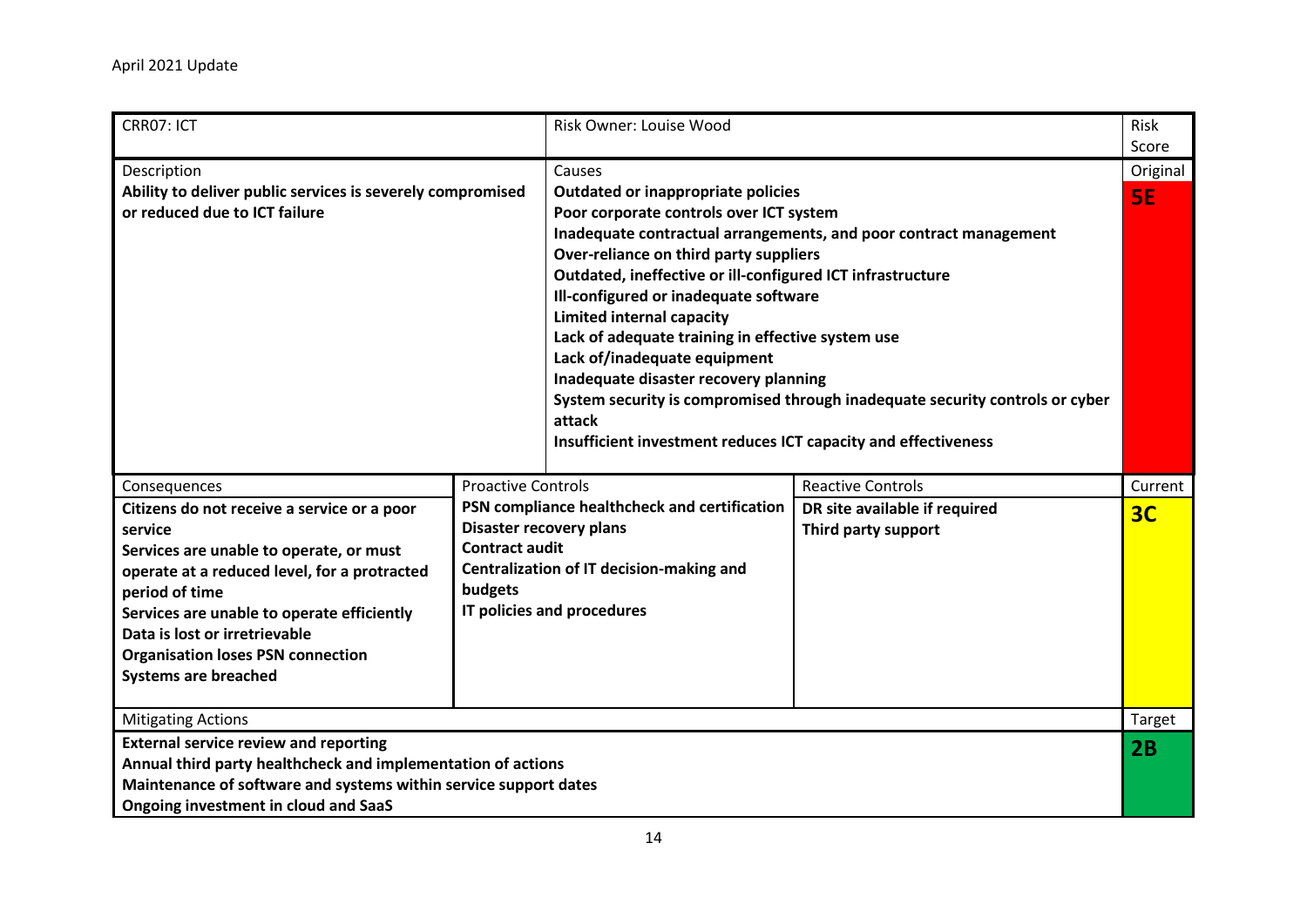| CRR07: ICT                                                                                       | Risk Owner: Louise Wood | Risk  |
|--------------------------------------------------------------------------------------------------|-------------------------|-------|
|                                                                                                  |                         | Score |
| Training and development of staff in appropriate use of systems and software, including security |                         |       |
| <b>Links with National Cyber Security Centre</b>                                                 |                         |       |
| <b>Testing of DR arrangements</b>                                                                |                         |       |

| <b>CRRO8: Contracts and Procurement</b>                   |                                            | Risk Owner: Simon Copley                                      |                                             | <b>Risk</b>    |
|-----------------------------------------------------------|--------------------------------------------|---------------------------------------------------------------|---------------------------------------------|----------------|
|                                                           |                                            |                                                               |                                             | Score          |
| Description                                               |                                            | Causes                                                        |                                             | Original       |
| Failure to ensure that effective procurement and contract |                                            | Lack of awareness and ownership across the Council            |                                             | <b>5D</b>      |
| management is carried out across the Council              |                                            | <b>Outdated policies and procedures</b>                       |                                             |                |
| Brexit risk to procurement and supply chain               |                                            | The UK leaving the EU (Brexit) with no trading deals in place |                                             |                |
| Consequences                                              | <b>Proactive Controls</b>                  |                                                               | <b>Reactive Controls</b>                    | Current        |
| Inability to deliver Value for Money                      | <b>Contracts Register</b>                  |                                                               | <b>Review of expired contracts</b>          | 3 <sub>C</sub> |
| Risk of breaking procurement law and                      |                                            | <b>Quarterly update and review</b>                            | Retrospective permissions applied for       |                |
| regulation                                                |                                            | <b>Wider Partnership arrangements</b>                         | Review of projects due out to the market at |                |
| <b>Financial penalties</b>                                |                                            | Supply chain assessment Increasing the                        | the time the UK leaves the EU               |                |
| Less effective contracts/contract                         |                                            | regularity of supplier risk assessments, from                 |                                             |                |
| management                                                | annual to bi-annual or quarterly.          |                                                               |                                             |                |
| <b>Missed opportunities</b>                               | Work with legal services to understand the |                                                               |                                             |                |
| The result of the Brexit negotiations could               | impact.                                    |                                                               |                                             |                |
| have a negative impact on the Council's                   | Early engagement with supply markets when  |                                                               |                                             |                |
| supply chain, both with direct tier 1 suppliers           |                                            | we are looking to tender.                                     |                                             |                |
| and their sub-contractor network.                         |                                            | Review of the services the council delivers to                |                                             |                |
| Existing supply contracts may be impacted by              |                                            | assess the potential impact on specific supply                |                                             |                |
| changes in regulation, or legal requirements.             | chains.                                    |                                                               |                                             |                |
| <b>Assurance of Supply - risk that a complete</b>         |                                            | Early supplier engagement should identify                     |                                             |                |
| failure in supply of the goods / service (e.g.            | areas of cost increase that need to be     |                                                               |                                             |                |
| Carillion) from key suppliers could be felt.              |                                            | factored into budget control and or change in                 |                                             |                |
|                                                           | requirements.                              |                                                               |                                             |                |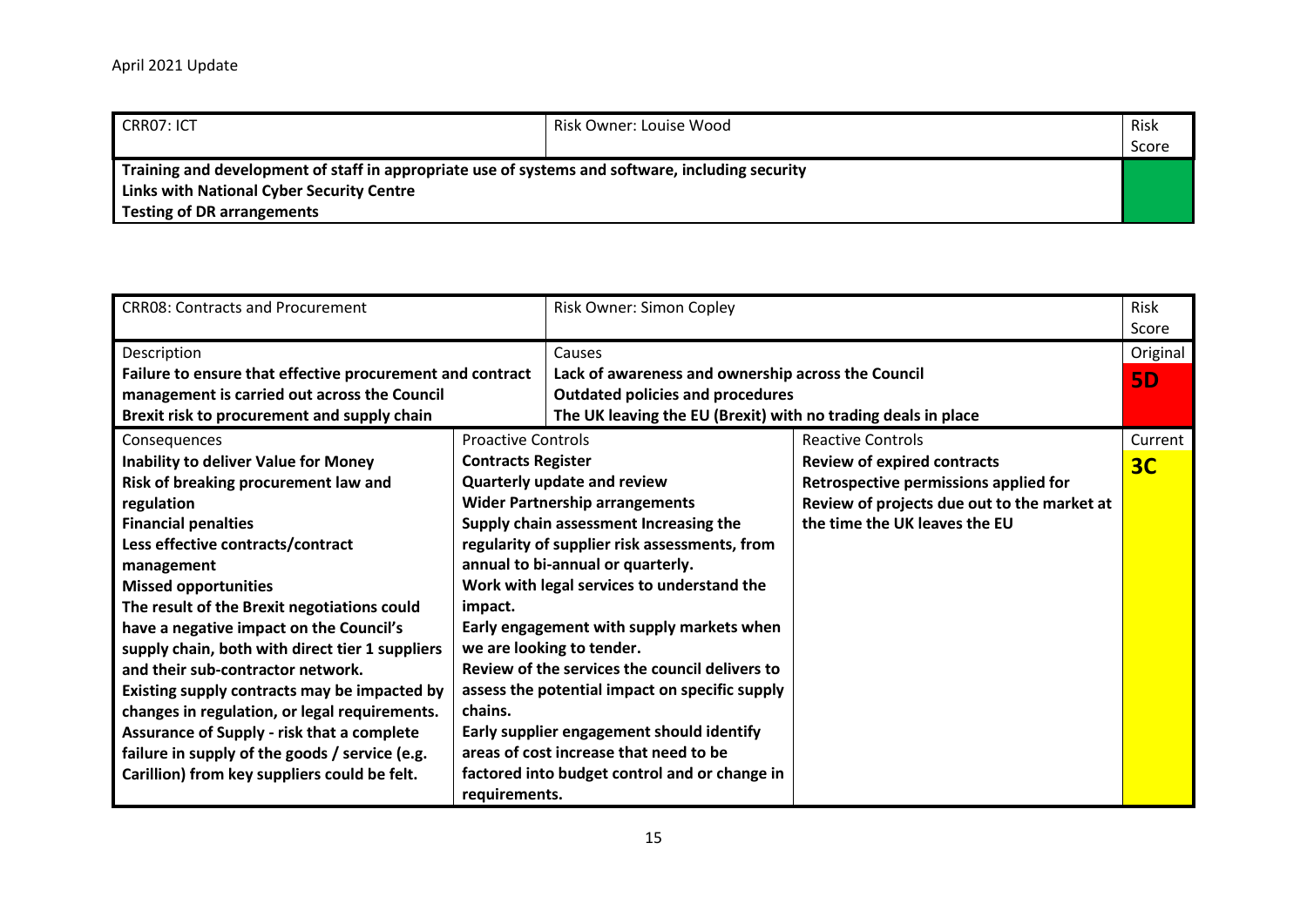| <b>CRR08: Contracts and Procurement</b>                                                                                                                                                                                                                                                                | Risk Owner: Simon Copley                                                                                                                                                                                                                                                                                                                                                                                                                                                                                                                                                                                                                            | Risk<br>Score |
|--------------------------------------------------------------------------------------------------------------------------------------------------------------------------------------------------------------------------------------------------------------------------------------------------------|-----------------------------------------------------------------------------------------------------------------------------------------------------------------------------------------------------------------------------------------------------------------------------------------------------------------------------------------------------------------------------------------------------------------------------------------------------------------------------------------------------------------------------------------------------------------------------------------------------------------------------------------------------|---------------|
| Service levels may be impacted negatively by<br>any changes in the Supply Chain or access to<br>workers, particularly in low skilled<br>categories.<br>Financial risk need to consider if any supply<br>changes will drive up costs of the Goods /<br>Services/Works in the short/medium/long<br>term. | New partnership in place with NYCC to<br>deliver procurement services<br><b>New Procurement and Contract</b><br><b>Management Plan (taking into account</b><br>healthcheck) to ensure that Value of Money<br>is a key requirement and that relevant staff<br>take a commercial approach to purchasing.                                                                                                                                                                                                                                                                                                                                              |               |
| <b>Mitigating Actions</b><br>Review contract procedure rules<br>A detailed spend analysis to identify and deliver savings.<br>from good practice and review shared agreements<br><b>Regular reporting on performance</b>                                                                               | Ensure all staff with authority for procurement and contracts are appropriately trained and are aware of their responsibilities<br>Networking with relevant groups and other local authorities to ensure we are aware of important developments and to share and learn<br>Review of shared service arrangements to ensure they are fit for purpose, including Internal Audit reports<br>Undertake Supplier analysis, segment and understand our supplier base. See where your critical suppliers are, and even look at who<br>supplies our suppliers. If there are EU companies in that mix, understand how that could impact the rest of our flow. | Target<br>2B  |

| CRR09: Major Events/Incidents (non-Covid)                   | Risk Owner: Phillip Spurr                     | Risk      |
|-------------------------------------------------------------|-----------------------------------------------|-----------|
|                                                             |                                               | Score     |
| Description                                                 | Causes                                        | Original  |
| Failure to respond to major regional, national and global   | Lack of senior officer and workforce capacity | <b>SE</b> |
| events and incidents - and to learn from previous incidents | Lack of business support                      |           |
|                                                             | Poor networking                               |           |
|                                                             | Lack of IT capacity                           |           |
|                                                             | Lack of policy and horizon scanning function  |           |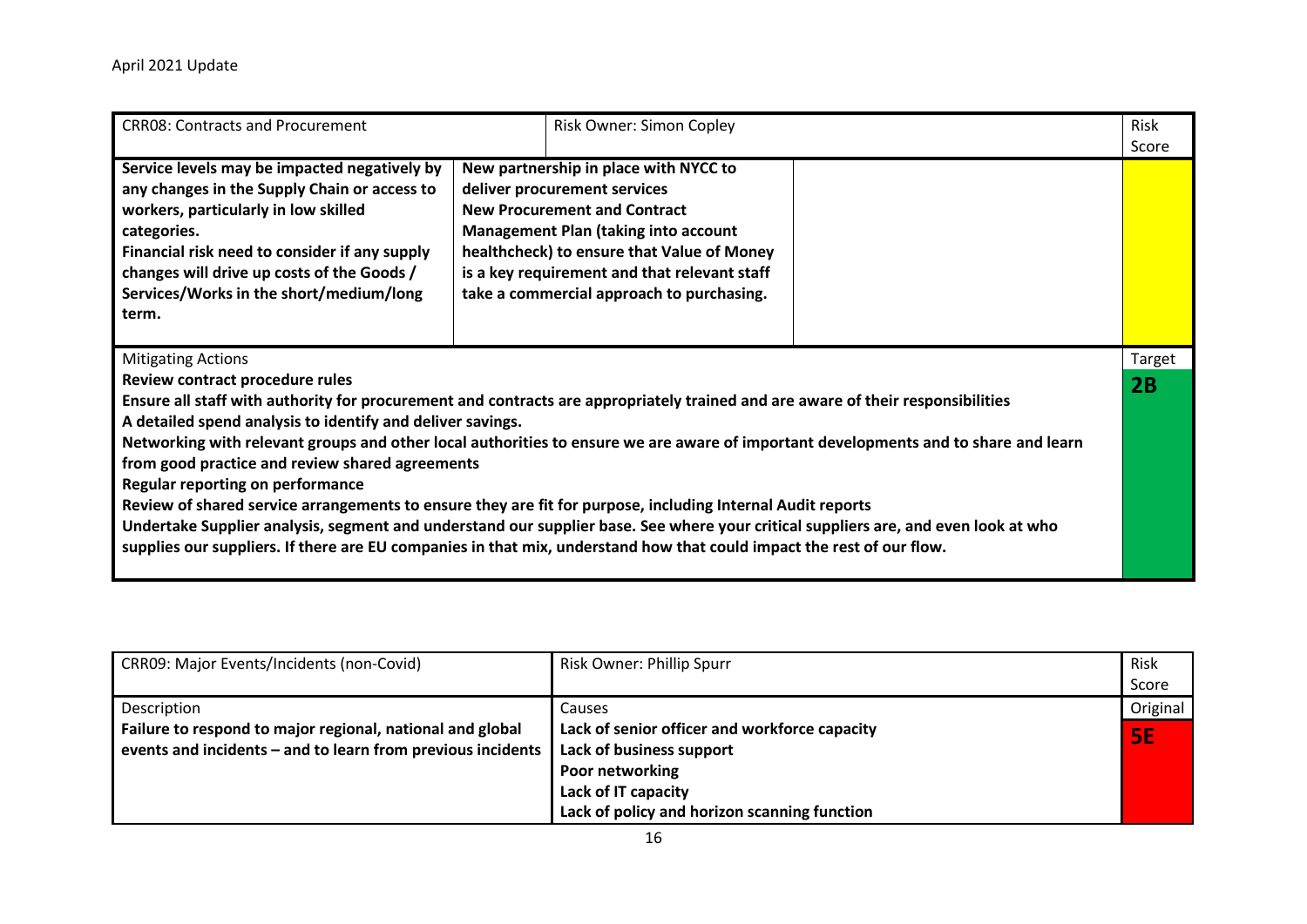| CRR09: Major Events/Incidents (non-Covid)                                                                                                                                                                                                                                                                                                                                                                                                                                                                                                                                                                              |                           | Risk Owner: Phillip Spurr                                                                                                                                                                                                                                                                                                                                                                                                                                                                                                                                                                                                                            |                                                                                                                                                                                                                                                                                                                                                                                                                                                      | <b>Risk</b><br>Score |
|------------------------------------------------------------------------------------------------------------------------------------------------------------------------------------------------------------------------------------------------------------------------------------------------------------------------------------------------------------------------------------------------------------------------------------------------------------------------------------------------------------------------------------------------------------------------------------------------------------------------|---------------------------|------------------------------------------------------------------------------------------------------------------------------------------------------------------------------------------------------------------------------------------------------------------------------------------------------------------------------------------------------------------------------------------------------------------------------------------------------------------------------------------------------------------------------------------------------------------------------------------------------------------------------------------------------|------------------------------------------------------------------------------------------------------------------------------------------------------------------------------------------------------------------------------------------------------------------------------------------------------------------------------------------------------------------------------------------------------------------------------------------------------|----------------------|
|                                                                                                                                                                                                                                                                                                                                                                                                                                                                                                                                                                                                                        |                           | <b>Concurrent events</b><br>Failure to plan for, resource and deliver incident recovery<br>Potentially foreseeable events -<br><b>Pandemic incidents</b><br><b>Carbon emissions</b><br><b>Local Government reorganisation</b><br>Government policy - major change of direction<br>Scale of natural events e.g. flooding<br><b>Sustained periods of inclement weather</b>                                                                                                                                                                                                                                                                             | Unknown and unpredicted events e.g. pandemic/natural weather events                                                                                                                                                                                                                                                                                                                                                                                  |                      |
| Consequences                                                                                                                                                                                                                                                                                                                                                                                                                                                                                                                                                                                                           | <b>Proactive Controls</b> |                                                                                                                                                                                                                                                                                                                                                                                                                                                                                                                                                                                                                                                      | <b>Reactive Controls</b>                                                                                                                                                                                                                                                                                                                                                                                                                             | Current              |
| Death and / or failure to protect public<br>health<br>Lack of staff capacity to deliver services<br>Lack of funding to deliver services<br>Unable to cope with reduced (or increased)<br>funding<br>Not able to lobby appropriately<br>Delays in responding to / implementing new<br>requirements<br>Costs arising from lack of pre-agreements<br>and agreed policy/process e.g. potential<br>supplier costs at end of EU transition period<br><b>Missed opportunities</b><br>Increased risk of flooding and other natural<br>disasters<br>Lack of ability to acquit civil contingency<br>partnership accountabilities | e.g. DCN, LGA<br>the LEP  | Membership of regional/sub-regional<br>response structures -Membership of expert<br>bodies that lobby Government and provide<br>updates and guidance during period of crisis<br>Allocation of finance to address key issues<br><b>Cross department and cross-agency working</b><br>Membership of expert bodies to guide our<br>response to policy development<br>Attendance at seminars, workshops and<br>professional development<br>Attendance of various Yorkshire and the<br>Humber/ NY and Yorkshire-wide meetings<br>i.e. Leaders, Chief Executives Group<br>Regular liaison with partnership bodies e.g.<br><b>Climate Change Action Plan</b> | <b>Briefing papers for Strategic Management</b><br><b>Board and Elected Members on immediate</b><br>and urgent issues relating to major change<br>and incidents<br>Participation in civil contingency planning<br>and delivery - Strategic Command Group,<br><b>Tactical Command Group for York and</b><br><b>North Yorkshire</b><br>Participation in region/sub-regional<br>response groups<br>Learning from table top exercises/previous<br>events | <b>5D</b>            |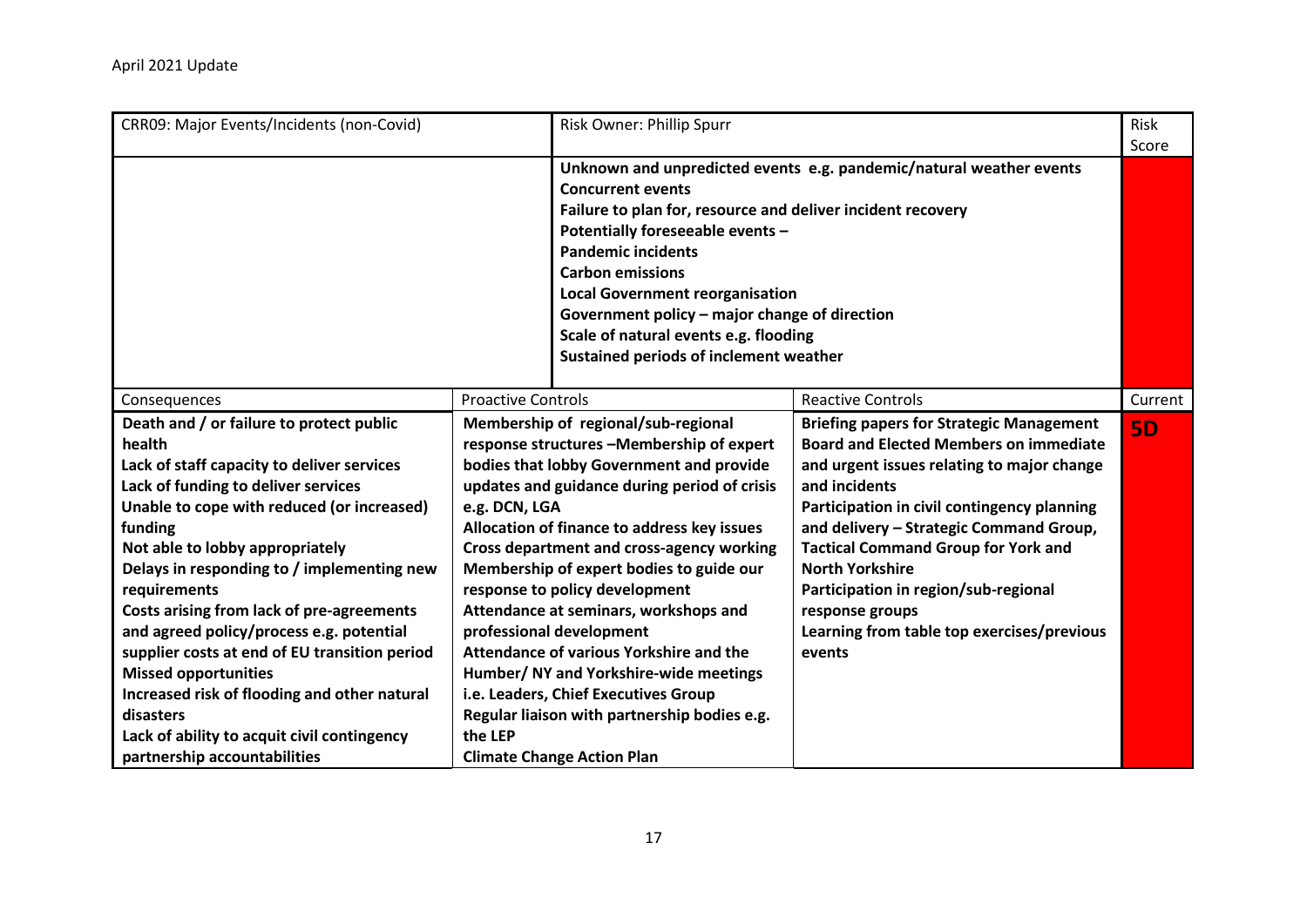| <b>CRR09: Major Events/Incidents (non-Covid)</b>                                                       |                                                                                                                                                                   | Risk Owner: Phillip Spurr                                                                                                         | Risk<br>Score |
|--------------------------------------------------------------------------------------------------------|-------------------------------------------------------------------------------------------------------------------------------------------------------------------|-----------------------------------------------------------------------------------------------------------------------------------|---------------|
| Inability to support local communities and<br>businesses to recover from major changes or<br>incidents | Participation in civil contingency planning<br>and delivery - Strategic Recovery Group for<br><b>York and North Yorkshire</b><br>Learning from previous incidents |                                                                                                                                   |               |
| <b>Mitigating Actions</b>                                                                              |                                                                                                                                                                   |                                                                                                                                   | Target        |
| Formal incident review processes to identify and implement lessons learned.                            |                                                                                                                                                                   | Networking with relevant groups and other local authorities to ensure we are consistent and sharing and learn from good practice. | 4D            |

| CRR10: Safeguarding                                       | <b>Risk Owner: Margaret Wallace</b>                                       |           |  |
|-----------------------------------------------------------|---------------------------------------------------------------------------|-----------|--|
|                                                           |                                                                           | Score     |  |
| Description                                               | Causes                                                                    |           |  |
| <b>Failure to ensure Safeguarding</b>                     | Lack of awareness and ownership across the Council                        |           |  |
| (Children and Adults). Risk of death or injury to         | <b>Outdated policies and procedures</b>                                   | <b>5D</b> |  |
| children/adults, through inappropriate practices, care or | Lack of assurance that written policies and procedures are actually being |           |  |
| attention.                                                | followed                                                                  |           |  |
|                                                           | Contact details in the Safeguarding Policy are not up to date             |           |  |
|                                                           | Training records are not adequate                                         |           |  |
|                                                           | Compulsory attendance at safeguarding training for members has not been   |           |  |
|                                                           | monitored and enforced.                                                   |           |  |
|                                                           | No clear list of DBS Checks necessary for staff                           |           |  |
|                                                           | Updating the guidance available to employees in respect of convictions.   |           |  |
|                                                           | Safeguarding arrangements are not included in contracts as standard       |           |  |
|                                                           | Regular refresher training about information security and internet usage  |           |  |
|                                                           | The Whistleblowing Policy needs to be updated.                            |           |  |
|                                                           |                                                                           |           |  |
|                                                           |                                                                           |           |  |